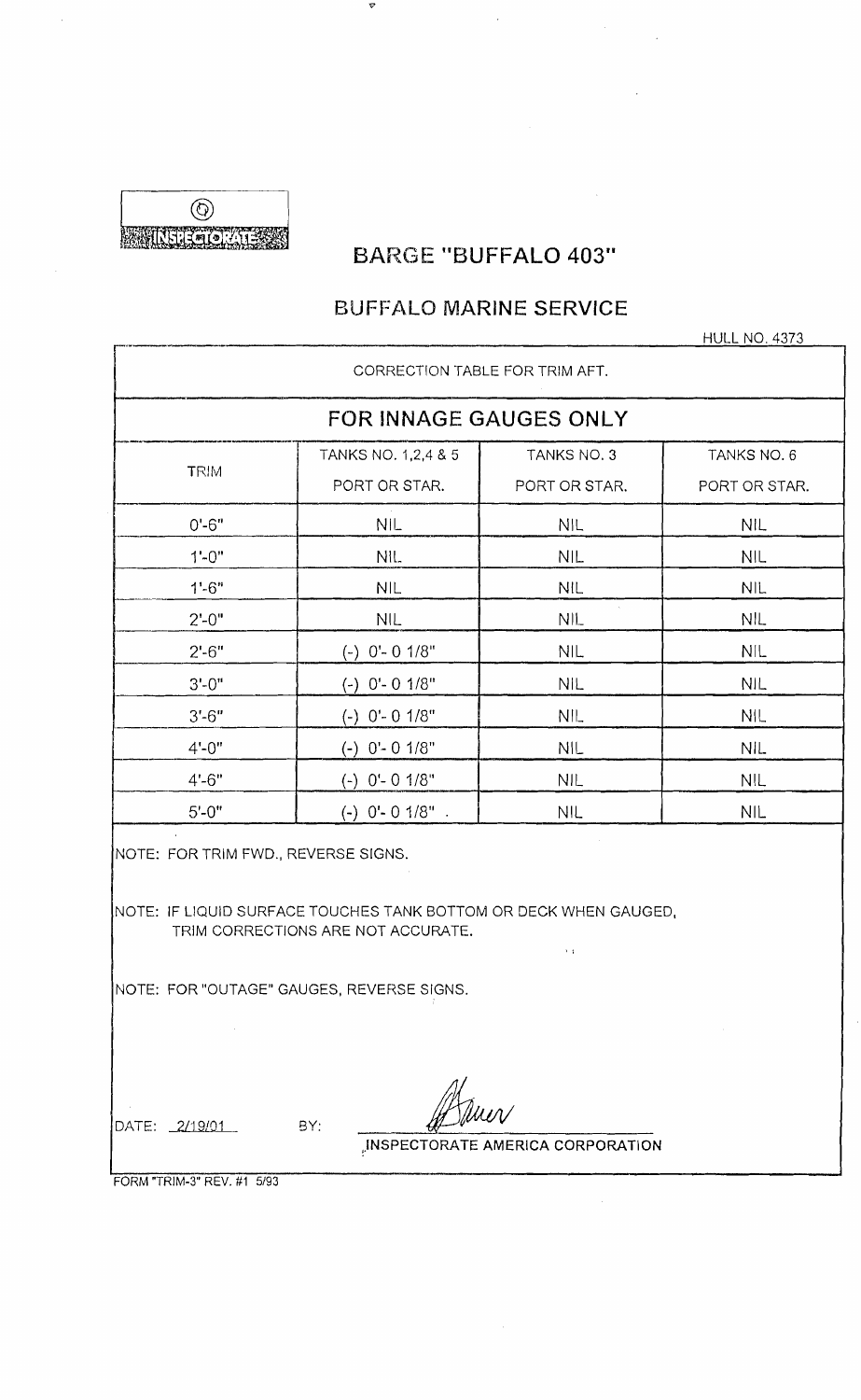

### **BARGE "BUFFALO 403" BUFFALO MARINE SERVICE**

#### **INNAGE TABLE**

## **1 PORT OR STAR**

|                                                                |                                                                                                                                                                                                                                                                                                                                                                                                                                                                                                                                                                                                                                                                                                                                                                                                                                                                                            |                |                                                |                         |        |                         |        |                |        |                         |          |                |          |                         | <u>BARGE SHOULD BE ON EVEN-LEVEL KEEL WHEN GAUGES ARE TAKEN</u> |                         |          |              |          |                         |          |                |                   |                   |          |                  | <b>HULL NO. 4373</b> |                         |        |
|----------------------------------------------------------------|--------------------------------------------------------------------------------------------------------------------------------------------------------------------------------------------------------------------------------------------------------------------------------------------------------------------------------------------------------------------------------------------------------------------------------------------------------------------------------------------------------------------------------------------------------------------------------------------------------------------------------------------------------------------------------------------------------------------------------------------------------------------------------------------------------------------------------------------------------------------------------------------|----------------|------------------------------------------------|-------------------------|--------|-------------------------|--------|----------------|--------|-------------------------|----------|----------------|----------|-------------------------|-----------------------------------------------------------------|-------------------------|----------|--------------|----------|-------------------------|----------|----------------|-------------------|-------------------|----------|------------------|----------------------|-------------------------|--------|
|                                                                |                                                                                                                                                                                                                                                                                                                                                                                                                                                                                                                                                                                                                                                                                                                                                                                                                                                                                            |                |                                                |                         |        |                         |        |                |        |                         |          |                |          |                         |                                                                 |                         |          |              |          |                         |          |                |                   |                   |          |                  |                      |                         |        |
| ไหป                                                            | 0 FT.                                                                                                                                                                                                                                                                                                                                                                                                                                                                                                                                                                                                                                                                                                                                                                                                                                                                                      | IN             | 1 FT.                                          | İт                      | 2 FT.  | IN                      | 3 FT.  | ∣m             | 4 FT.  | TH.                     | 5 FT.    | IN.            | 6 FT.    | IN                      | 7 FT.                                                           | IN                      | 8 FT.    | TN I         | 9 FT.    | IN I                    | 10 FT.   | l 114 İ        | 11 FT.            | <b>IN</b>         | 12 FT.   | IN !             | 13 FT.               | 'IN                     | 14 FT. |
| - اه ا                                                         | 7.63                                                                                                                                                                                                                                                                                                                                                                                                                                                                                                                                                                                                                                                                                                                                                                                                                                                                                       | $\bullet$      | 196.42                                         | O                       | 395.14 | $\bullet$               | 593.86 | D              | 792.58 | $\bullet$               | 991.30   | $\bullet$      | 1,190.02 | $\bullet$               | 1,388.74                                                        | $\mathbf{O}$            | 1,587.46 | $\mathbf{0}$ | 1,786.18 | $\overline{\mathbf{0}}$ | 1,984.90 | $\bullet$      | 2,183.62          | $\mathbf{o}$      | 2,382.34 | $\bullet$        | 2,538.71             | $\bullet$               |        |
| 1/4                                                            | 9.40                                                                                                                                                                                                                                                                                                                                                                                                                                                                                                                                                                                                                                                                                                                                                                                                                                                                                       | 1/4            | 200.56                                         | 1/4                     | 399.28 | 1/4                     | 598.00 | 1/4            | 796.72 | 1/4                     | 995.44   | i 1/41         | 1,194.16 | มง                      | 1,392.88                                                        | 1/4                     | 1,591.60 | 1/4          | 1,790.32 | 1/4                     | 1,989.04 | 1/4            | 2.187.76          | 1/4               | 2,386.48 | 1/4              | 2,539.35             | 1/4                     |        |
| $\frac{1/2}{3/4}$                                              | 12.34                                                                                                                                                                                                                                                                                                                                                                                                                                                                                                                                                                                                                                                                                                                                                                                                                                                                                      | 1/2            | 204.70                                         | 1/2                     | 403.42 | 1/2                     | 602.14 | 1/2            | 800.86 | 1/2                     | 999.58   | 1/2            | 1,198.30 | 1/2                     | 1,397.02                                                        | 1/2                     | 1,595.74 | 1/2          | 1,794.46 | 1/2                     | 1,993.18 | 1/2            | 2,191.90          | 1/2               | 2,390.62 | 1/2              | 2,539.51             | 1/2                     |        |
|                                                                | 15,29                                                                                                                                                                                                                                                                                                                                                                                                                                                                                                                                                                                                                                                                                                                                                                                                                                                                                      | 3/4            | 208.84                                         | $\sqrt{3}/4$            | 407.56 | 3/4                     | 606.28 | 3/4            | 805.00 | 3/4                     | 1,003.72 | 3/4            | 1,202.44 | 3/4                     | 1,401.16                                                        | 3/4                     | 1,599.88 | 3/4          | 1,798.60 | 3/4                     | 1,997.32 | 3/4            | 2.196.04          | 3/4               | 2,394.76 | 3/4              | 2,539.67             | 3/4                     |        |
| $\sqrt{1}$                                                     | 18.24                                                                                                                                                                                                                                                                                                                                                                                                                                                                                                                                                                                                                                                                                                                                                                                                                                                                                      | $\mathbf{1}$   | 212.98                                         | $\vert$ 1               | 411.70 | $\mathbf{1}$            | 610.42 | $\mathbf{1}$   | 809.14 | $\mathbf{1}$            | 1,007.86 |                | 1,206.58 |                         | 1,405.30                                                        | $\mathbf{1}$            | 1,604.02 | $\mathbf{1}$ | 1,802.74 | $\mathbf{1}$            | 2,001.46 |                | 2,200.18          | $\vert 1 \vert$   | 2,398.90 | $\mathbf{1}$     |                      | $\mathbf{1}$            |        |
| $\sqrt{1/4}$                                                   | 21.19                                                                                                                                                                                                                                                                                                                                                                                                                                                                                                                                                                                                                                                                                                                                                                                                                                                                                      | 1/4            | 217.12                                         | 1/4                     | 415.84 | 1/4                     | 614.56 | 174            | 813.28 | 1/4                     | 1,012.00 | 1/4            | 1,210.72 |                         | 1,409.44                                                        | 1/4                     | 1,608.16 | 1/4          | 1,806.88 | 1/4                     | 2,005.60 | 1/4            | 2,204.32          | ا 1/4             | 2,403.04 | 1/5              |                      | 1/4                     |        |
| 1/2                                                            | 25.02                                                                                                                                                                                                                                                                                                                                                                                                                                                                                                                                                                                                                                                                                                                                                                                                                                                                                      | 1/2            | 221.26                                         | 1/2                     | 419.98 | 1/2                     | 618.70 | 1/2            | 817,42 | 1/2                     | 1,016.14 | 1/2            | 1,214.86 | 1/2                     | 1,413.58                                                        | 1/2                     | 1,612.30 | 1/2          | 1,811.02 | ม2                      | 2,009.74 | 1/2            | 2,208.46          | $\frac{1}{2}$     | 2,407.18 | 1/2              |                      | 1/2                     |        |
| 3/4                                                            | 28.86                                                                                                                                                                                                                                                                                                                                                                                                                                                                                                                                                                                                                                                                                                                                                                                                                                                                                      | 3/4            | 225.40                                         | $\overline{3/4}$        | 424.12 | $\overline{3/4}$        | 622.84 | $\sqrt{3/4}$   | 821.56 | 3/4                     | 1,020.28 | 3/4            | 1,219.00 | 3/4                     | 1,417.72                                                        | 3/4                     | 1,616.44 | 3/4          | 1,815.16 | 3/4                     | 2,013.88 | 3/4            | 2,212.60          | $\sqrt{3/4}$      | 2,411.32 | 3/4              |                      | 3/4                     |        |
| $\frac{1}{2}$                                                  | 32.99                                                                                                                                                                                                                                                                                                                                                                                                                                                                                                                                                                                                                                                                                                                                                                                                                                                                                      | $\overline{2}$ | 229.54                                         | 2                       | 428.26 | $\overline{z}$          | 626.98 | l 2            | 825.70 | I 2                     | 1,024.42 | $\mathbf{z}$   | 1,223.14 |                         | 1,421.86                                                        | - 2                     | 1,620.58 | 2            | 1,819.30 | $\overline{2}$          | 2,018.02 | $\vert$ 2      | 2,216.74          | $\cdot$ 2 $\cdot$ | 2,415.46 | 2                |                      | $\overline{2}$          |        |
|                                                                | 37.12                                                                                                                                                                                                                                                                                                                                                                                                                                                                                                                                                                                                                                                                                                                                                                                                                                                                                      | 1/4            | 233.68                                         | 1/4                     | 432.40 | 1/4                     | 631.12 | 1/4            | 829.84 | 1/4                     | 1,028.56 | 1/4            | 1,227.28 | 1/4                     | 1,426.00                                                        | 1/4                     | 1,624.72 | 1/4          | 1,823.44 | 1/4                     | 2,022.16 | l 1741         | 2,220.88          | 1/4               | 2,419.60 | 1/4              |                      | 1/5                     |        |
| $\frac{1/4}{1/2}$                                              | 41.25                                                                                                                                                                                                                                                                                                                                                                                                                                                                                                                                                                                                                                                                                                                                                                                                                                                                                      | $1/2$          | 237.82                                         | $\overline{1/2}$        | 436.54 | 1/2                     | 635.26 | 1/2            | 833.98 | 1/2                     | 1,032.70 | 1/2            | 1,231.42 |                         | 1,430.14                                                        | 1/2                     | 1,628.86 | 1/2          | 1,827.58 | 1/2                     | 2,026.30 | 1/2            | 2,225.02          | l 1/2 l           | 2,423.74 | 1/2              |                      | 1/2                     |        |
| 3/4                                                            | 45.38                                                                                                                                                                                                                                                                                                                                                                                                                                                                                                                                                                                                                                                                                                                                                                                                                                                                                      | 3/4            | 241.96                                         | $\sqrt{3/4}$            | 440.68 | 3/4                     | 639.40 | 3/4            | 838.12 | $\sqrt{3}/4$            | 1,036.84 | 3741           | 1,235.56 | 3/4                     | 1,434.28                                                        | 3/4                     | 1,633.00 | 3/4          | 1,831.72 | 3/4                     | 2,030.44 | 3/4            | 2,229.16          | 3/4               | 2,427.88 | 3/4              |                      | 3/4                     |        |
| l 3 l                                                          | 49.52                                                                                                                                                                                                                                                                                                                                                                                                                                                                                                                                                                                                                                                                                                                                                                                                                                                                                      | $\mathbf{B}$   | 246.10                                         | Įз                      | 444.82 | $\overline{\mathbf{3}}$ | 643.54 | 3              | 842.26 | $\overline{\mathbf{3}}$ | 1,040.98 | $\mathbf{3}$   | 1,239.70 | $\overline{\mathbf{3}}$ | 1,438.42                                                        | $\overline{\mathbf{3}}$ | 1,637.14 | $\mathbf{3}$ | 1,835.86 | 3 <sub>1</sub>          | 2,034.58 | 3 <sup>1</sup> | 2,233.30          | 31                | 2,432.02 | $\mathbf{3}$     |                      | $\overline{\mathbf{3}}$ |        |
| 1/4                                                            | 53.65                                                                                                                                                                                                                                                                                                                                                                                                                                                                                                                                                                                                                                                                                                                                                                                                                                                                                      | 1/4            | 250.24                                         | 1/4                     | 448.96 | 1/4                     | 647.68 | 1/4            | 846.40 | 1/4                     | 1,045.12 | 1/4            | 1,243.84 | 1/4                     | 1,442.56                                                        | 1/4                     | 1,641.28 | 1/4          | 1,840.00 | 1/4                     | 2,038.72 | 1/4            | 2,237.44          | 1/4               | 2,436.16 | 1/4              |                      | 1/4                     |        |
| $\frac{1}{2}$                                                  | 57.78                                                                                                                                                                                                                                                                                                                                                                                                                                                                                                                                                                                                                                                                                                                                                                                                                                                                                      | 1/2            | 254.38                                         | 1/2                     | 453.10 | $\frac{1}{2}$           | 651.82 | $\sqrt{1/2}$   | 850.54 | 1/2                     | 1,049.26 | 1/2            | 1,247.98 | 1/2                     | 1,446.70                                                        | 1/2                     | 1,645.42 | 1/2          | 1,844.14 | 1/2                     | 2.042.86 | 1/2            | 2,241.58          | 1/2               | 2,440.30 | 1/2              |                      | 1/2                     |        |
| 3/4                                                            | 3/4<br>3/4<br>3/4<br>3/4<br>3/4<br>258.52<br>3/4<br>3/4<br>ا 1/4<br>1,848.28<br>3/4<br>3/4<br>2,245.72<br>3/4<br>2,444.44<br>61.91<br>457.24<br>655.96<br>854.68<br>1,053.40<br>3/4<br>1,252.12<br>3/4<br>1,649.56<br>2,047.00<br>1,450.84<br>3/4<br>$\ddot{a}$<br>2,448.58<br>$\ddot{a}$<br>66.04<br>$\blacktriangleleft$<br>262.66<br>1,653.70<br>1,852.42<br>$\blacktriangleleft$<br>2,051.14<br>2,249.86<br>-4-1<br>$\overline{4}$<br>461.38<br>$\blacktriangleleft$<br>660.10<br>$\blacktriangleleft$<br>858.82<br>$\sim$<br>1,057.54<br>1,256.26<br>1,454.98<br>$\ddot{ }$<br>$\sim$<br>$\blacktriangleleft$<br>$\blacktriangleleft$<br>1/4<br>1/4<br>1/4<br> 1/4 <br>465.52<br>1,856.56<br>2,254.00<br>2,452,72<br>1/4<br>70.17<br>266.80<br>664.24<br>862.96<br>1/4<br>1/4<br>1,260.40<br>1,657.84<br>1/4<br>2,055.28<br>1/4<br>1/4<br>1,061.68<br>ا 1/4<br>1,459.12<br>1/4<br>1/4 |                |                                                |                         |        |                         |        |                |        |                         |          |                |          |                         |                                                                 |                         |          |              |          |                         |          |                |                   |                   |          |                  |                      |                         |        |
| $\overline{4}$                                                 | 1/4                                                                                                                                                                                                                                                                                                                                                                                                                                                                                                                                                                                                                                                                                                                                                                                                                                                                                        |                |                                                |                         |        |                         |        |                |        |                         |          |                |          |                         |                                                                 |                         |          |              |          |                         |          |                |                   |                   |          |                  |                      |                         |        |
| 1/4                                                            | 1/2<br>74.22<br>270.94<br>469.66<br>668.38<br>1/2<br>1,661.98<br>1/2<br>1,860.70<br>1/2<br>2,059.42<br>1/2<br>2,258.14<br>2,456.86<br>1/2.<br>867.10<br>1,065.82<br>1.264.54<br>1,463.26<br>1/2                                                                                                                                                                                                                                                                                                                                                                                                                                                                                                                                                                                                                                                                                            |                |                                                |                         |        |                         |        |                |        |                         |          |                |          |                         |                                                                 |                         |          |              |          |                         |          |                |                   |                   |          |                  |                      |                         |        |
| 1/2                                                            |                                                                                                                                                                                                                                                                                                                                                                                                                                                                                                                                                                                                                                                                                                                                                                                                                                                                                            |                |                                                |                         |        |                         |        |                |        |                         |          |                |          |                         |                                                                 |                         |          |              |          |                         |          |                |                   |                   |          |                  |                      |                         |        |
|                                                                |                                                                                                                                                                                                                                                                                                                                                                                                                                                                                                                                                                                                                                                                                                                                                                                                                                                                                            |                |                                                |                         |        |                         |        |                |        |                         |          |                |          |                         |                                                                 |                         |          |              |          |                         |          |                |                   |                   |          |                  |                      |                         |        |
|                                                                | $1/2$<br>1/2<br>1/2<br>1/2<br>  1/2 <br>1/2<br> 1/2 <br>$\sqrt{3/4}$<br>$\sqrt{3/4}$<br>$\frac{3/4}{5}$<br>3/4<br>3/4<br>$\sqrt{3}/4$<br>3/4<br>[3/4]<br>3/4<br>3/4<br>3/4<br>3/4<br>78.28<br>275.08<br>473.80<br> 3/4 <br>  3/4 <br>1,864.84<br>2,063.56<br>2,262.28<br>2,461.00<br>672.52<br>871.24<br>1,069.96<br>1,268.68<br>1,467.40<br>3/4)<br>1,666.12<br>5 <sub>1</sub><br>5<br>82.33<br>279.22<br>  5<br>477.94<br>676.66<br>5<br>875.38<br>1,670.26<br>2,266.42<br>2,465.14<br>$\overline{5}$<br>$\overline{\mathbf{5}}$<br>1,074.10<br>1.272.82<br>1,868.98<br>2,067.70<br>-5<br>$\sim$<br>5<br>1,471.54<br>5<br>$\overline{\phantom{0}}$<br>5 <sup>5</sup><br>-5                                                                                                                                                                                                               |                |                                                |                         |        |                         |        |                |        |                         |          |                |          |                         |                                                                 |                         |          |              |          |                         |          |                |                   |                   |          |                  |                      |                         |        |
| 1/4                                                            | 1/4<br>  1/4<br>1/3<br>1/4<br>283.36<br>482.08<br>1/4<br>680.80<br>1/4<br>1,276,96<br>1.873.12<br>- 1/4<br>2,071.84<br>2,270.56<br>2,469.28<br>1/4<br>86.38<br>879.52<br>1,078.24<br>1/4<br>1,475.68<br>1,674.40<br>1/4<br>1/4<br> 1/4 <br>1/9<br>1/4                                                                                                                                                                                                                                                                                                                                                                                                                                                                                                                                                                                                                                      |                |                                                |                         |        |                         |        |                |        |                         |          |                |          |                         |                                                                 |                         |          |              |          |                         |          |                |                   |                   |          |                  |                      |                         |        |
| 1/2                                                            |                                                                                                                                                                                                                                                                                                                                                                                                                                                                                                                                                                                                                                                                                                                                                                                                                                                                                            |                |                                                |                         |        |                         |        |                |        |                         |          |                |          |                         |                                                                 |                         |          |              |          |                         |          |                |                   |                   |          |                  |                      |                         |        |
| 3/4                                                            | 1/2 <br> 1/2<br>1/2<br>90.44<br>287.50<br>486.22<br>1/2<br>$\frac{1}{2}$<br>1/2<br>1,678.54<br>1,877.26<br>1/2<br>2,075.98<br>1/2<br>2,274.70<br>1/2<br>2,473.42<br>1/2<br>684.94<br>883.66<br>1,082.38<br>1/2<br>1,281.10<br> V2 <br>1,479.82<br>1/2<br>1/2<br>3/4<br>$\sqrt{3/4}$<br>$\sqrt{3/4}$<br>3/4<br>3/4<br>3/4<br>3/4<br>3/4<br>3/4<br>3/4<br>3/4<br>3/4<br>2,278.84<br>3/4<br>2,477.56<br>94.49<br>291.64<br>490.36<br>689.08<br>887.80<br>1,086.52<br>1,285.24<br>1,682.68<br>1,881.40<br>2,060.12<br>1,483.96<br>3/4                                                                                                                                                                                                                                                                                                                                                          |                |                                                |                         |        |                         |        |                |        |                         |          |                |          |                         |                                                                 |                         |          |              |          |                         |          |                |                   |                   |          |                  |                      |                         |        |
| İσ                                                             | 98.54                                                                                                                                                                                                                                                                                                                                                                                                                                                                                                                                                                                                                                                                                                                                                                                                                                                                                      | 6 <sup>5</sup> | 295.78                                         | İб                      | 494.50 | -6                      | 693.22 | $\epsilon$     | 891.94 | -6                      | 1,090.66 | - 6            | 1.289.38 | - 6                     | 1,488.10                                                        | -61                     | 1,686.82 | -6           | 1,885.54 | - 6                     | 2.084.26 | -61            | 2,282.98          | - 6               | 2,481.70 | 6                |                      | $\overline{6}$          |        |
| 1/4                                                            | 102.59                                                                                                                                                                                                                                                                                                                                                                                                                                                                                                                                                                                                                                                                                                                                                                                                                                                                                     | 1/4            | 299.92                                         | 1/4                     | 498,64 | 1/4                     | 697.36 | 1/4            | 896.08 | 1/4                     | 1,094.80 | ا 1⁄4          | 1,293.52 | 1/4                     | 1,492.24                                                        | 1/4                     | 1,690.96 | 1/4          | 1,889.68 | 1/4                     | 2,088.40 | 1/4            | 2,287.12          | 1/4               | 2,485.84 | 1/4              |                      | 1/4                     |        |
|                                                                | 106.65                                                                                                                                                                                                                                                                                                                                                                                                                                                                                                                                                                                                                                                                                                                                                                                                                                                                                     | 1/2            | 304,06                                         |                         | 502.78 | 1/2                     | 701.50 | 1/2            | 900.22 | 1/2                     | 1,098.94 | 1/2            | 1,297.66 | 1/2                     | 1,496.38                                                        |                         | 1,695.10 | 1/2          | 1,893.82 | 1/2                     | 2,092.54 | 1/2            | 2,291.26          | 1/2               | 2,489.66 | 1/2              |                      | 1/2                     |        |
|                                                                | 110.70                                                                                                                                                                                                                                                                                                                                                                                                                                                                                                                                                                                                                                                                                                                                                                                                                                                                                     | 3/4            | 308.20                                         | $\frac{1/2}{3/4}$       | 506.92 | 3/4                     | 705.64 | 3/4            | 904.36 | 3/4                     | 1,103.08 | 3/4)           | 1,301.80 | 3/4                     | 1,500.52                                                        | 1/2<br>3/4              | 1,699.24 | ا3/4         | 1,897.96 | 3/4                     | 2,096.68 | 3/4            | 2,295.40          | 3/4               | 2,493.49 | 3/4              |                      | 3/4                     |        |
| $\frac{1/2}{3/4}$                                              | 114.75                                                                                                                                                                                                                                                                                                                                                                                                                                                                                                                                                                                                                                                                                                                                                                                                                                                                                     | $\overline{z}$ | 312.34                                         | l 7.                    | 511.06 | $\overline{z}$          | 709.78 | $\overline{z}$ |        | $\overline{7}$          |          |                |          |                         |                                                                 |                         |          |              | 1,902.10 | $\overline{7}$          | 2,100.82 | 7 <sup>1</sup> | 2,299.54          | $\overline{z}$    | 2,497.31 | 17               |                      | $\overline{7}$          |        |
| $\sqrt{1/4}$                                                   | 118.81                                                                                                                                                                                                                                                                                                                                                                                                                                                                                                                                                                                                                                                                                                                                                                                                                                                                                     | 1/4            | 316.48                                         |                         | 515.20 | 1/4                     |        | 1/4            | 908.50 | 1/4                     | 1,107.22 | $\overline{7}$ | 1,305.94 | $\mathbf{7}$            | 1,504.66                                                        | 7 <sup>1</sup>          | 1,703.38 | $\mathbf{z}$ |          |                         |          |                |                   |                   |          |                  |                      | 1/4                     |        |
| $\sqrt{1/2}$                                                   |                                                                                                                                                                                                                                                                                                                                                                                                                                                                                                                                                                                                                                                                                                                                                                                                                                                                                            |                |                                                | 1/4                     |        |                         | 713.92 |                | 912.64 |                         | 1,111.36 | 1/4            | 1,310.08 | 1/4                     | 1,508.80                                                        | 1/4                     | 1,707.52 | 1/4          | 1,906.24 | 1/4                     | 2,104.96 | 1/4            | 2,303.68          | 1/4               | 2,501.13 | 1/4              |                      | 1/2                     |        |
| 3/4                                                            | 122.86                                                                                                                                                                                                                                                                                                                                                                                                                                                                                                                                                                                                                                                                                                                                                                                                                                                                                     | 1/2            | 320.62                                         | 1/2<br>3/4              | 519.34 | 1/2                     | 718.06 | 1/2            | 916.78 | 1/2                     | 1,115.50 | 1/2            | 1,314,22 | 1/2                     | 1,512.94                                                        | 1/2                     | 1,711.66 | 1/2          | 1,910.38 | 1/2                     | 2,109.10 | 1/2            | 2,307.82          | 1/2               | 2,504.32 | 1/2              |                      | 3/4                     |        |
| 厅                                                              | 126.91                                                                                                                                                                                                                                                                                                                                                                                                                                                                                                                                                                                                                                                                                                                                                                                                                                                                                     | 3/4            | 324.76                                         |                         | 523.48 | 3/4                     | 722.20 | 3/4            | 920.92 | 3/4                     | 1,119.64 | 1/4            | 1,318.36 | 3/4                     | 1,517.08                                                        | 3/4                     | 1,715.80 | 3/4          | 1,914.52 | 3/4                     | 2,113.24 | 3/4            | 2,311.96          | 3/4               | 2,507.50 | 314              |                      |                         |        |
|                                                                | 130.97                                                                                                                                                                                                                                                                                                                                                                                                                                                                                                                                                                                                                                                                                                                                                                                                                                                                                     | $\mathbf{B}$   | 328.90                                         | $\overline{\mathbf{g}}$ | 527.62 | $\mathbf{B}$            | 726.34 | $\overline{B}$ | 925.06 | $\mathbf{g}$            | 1,123.78 | $\mathbf{B}$   | 1,322.50 | $\mathbf{B}$            | 1,521.22                                                        | $\mathbf{B}$            | 1,719.94 | - 8          | 1,918.66 |                         | 2,117.38 | B              | 2,316.10          | $\mathbf{8}$      | 2,510.69 | $\bf{8}$         |                      | $\mathbf{B}$            |        |
| 1/4                                                            | 135.02                                                                                                                                                                                                                                                                                                                                                                                                                                                                                                                                                                                                                                                                                                                                                                                                                                                                                     | 1/4            | 333.04                                         | 1/4                     | 531.76 | 1/4                     | 730.48 | 1/4            | 929.20 | 1/9                     | 1,127.92 | 1/4            | 1,326.64 | 1/4                     | 1,525.36                                                        | 1/4                     | 1,724.08 | 1/4          | 1,922.80 |                         | 2,121.52 | 1/4            | 2,320.24          | 1/4               | 2,513.87 | 1/4              |                      | 1/4                     |        |
| 1/2                                                            | 139.07                                                                                                                                                                                                                                                                                                                                                                                                                                                                                                                                                                                                                                                                                                                                                                                                                                                                                     | 1/2            | 337.18                                         | $1/2$                   | 535.90 | 1/2                     | 734.62 | 1/2            | 933.34 | 1/2                     | 1,132.06 | 1/2            | 1,330.78 | 1/2                     | 1,529.50                                                        | 1/2                     | 1,728.22 | 1/2          | 1,926.94 | 1/2                     | 2,125.66 | 1/2            | 2,324.38          | 1/2               | 2,516.42 | 1/2              |                      | 1/2                     |        |
| 3/4                                                            | 143.12                                                                                                                                                                                                                                                                                                                                                                                                                                                                                                                                                                                                                                                                                                                                                                                                                                                                                     | 3/4            | 341.32                                         | $\sqrt{3/4}$            | 540.04 | 3/4                     | 738.76 | $\frac{3}{4}$  | 937.48 | 3/4                     | 1,136.20 | 3/4            | 1,334.92 | 3/4                     | 1,533.64                                                        | 3/4                     | 1,732.36 | 3/4          | 1,931.08 | 3/4                     | 2,129.80 | 3/4            | 2,328.52          | 3/1               | 2,518.97 | 3/4              |                      | 3/4                     |        |
| ाि                                                             | 147.18                                                                                                                                                                                                                                                                                                                                                                                                                                                                                                                                                                                                                                                                                                                                                                                                                                                                                     | -9             | 345.46                                         | - 9                     | 544.18 | - 9                     | 742.90 | $\overline{9}$ | 941.62 | 9                       | 1,140.34 | <b>P</b>       | 1,339.06 | - 19                    | 1,537.78                                                        | -9                      | 1,736.50 | وأ           | 1,935.22 |                         | 2,133.94 | ا و ا          | 2,332.66          | -9                | 2,521.51 | و ا              |                      | و                       |        |
| $\frac{1/4}{1/2}$                                              | 151.23                                                                                                                                                                                                                                                                                                                                                                                                                                                                                                                                                                                                                                                                                                                                                                                                                                                                                     | 1/4            | 349.60                                         | 1/4                     | 548.32 | 1/4                     | 747.04 | 1/4            | 945.76 | 1/4                     | 1,144.48 | 1/4            | 1,343.20 | 1/4                     | 1,541.92                                                        | 1/4                     | 1,740.64 | 1/4          | 1,939.36 | 1/4                     | 2,138.08 | 1/4            | 2,336.80          | 1/4               | 2,524.06 | 1/4              |                      | $1/4$                   |        |
|                                                                | 155.28                                                                                                                                                                                                                                                                                                                                                                                                                                                                                                                                                                                                                                                                                                                                                                                                                                                                                     | 1/2            | 353.74                                         | 1/2                     | 552.46 | $1/2$                   | 751.18 | 1/2            | 949.90 | 1/2                     | 1,148.62 | 1/2            | 1,347.34 | 1/2                     | 1,546.06                                                        | 1/2                     | 1,744.78 | 1/2          | 1,943.50 | 1/2                     | 2,142.22 | 1/2            | 2,340.94          | 1/2               | 2,525.97 | $\overline{1/2}$ |                      | 1/2                     |        |
| $\sqrt{3/4}$                                                   | 159,34                                                                                                                                                                                                                                                                                                                                                                                                                                                                                                                                                                                                                                                                                                                                                                                                                                                                                     | 3/4            | 357.88                                         | $\overline{3/4}$        | 556.60 | 3/4                     | 755.32 | 3/4            | 954.04 | 3/4                     | 1,152.76 | 3/4            | 1,351.48 | 3/4                     | 1,550.20                                                        | 3/4                     | 1,748.92 | 3/4          | 1,947.64 | 3/4                     | 2,146.36 | 3/4            | 2,345.08          | 3/4               | 2,527.88 | 3/9              |                      | 3/4                     |        |
| $\begin{array}{ c c }\n\hline\n10 \\ \hline\n1/4\n\end{array}$ | 163.39                                                                                                                                                                                                                                                                                                                                                                                                                                                                                                                                                                                                                                                                                                                                                                                                                                                                                     | 10             | 362.02                                         | 10                      | 560.74 | 10                      | 759.46 | 10             | 958.18 | 10                      | 1,156.90 | 10             | 1,355.62 | 10                      | 1,554.34                                                        | 10 <sub>1</sub>         | 1,753.06 | 10           | 1,951.78 | $10^{\circ}$            | 2,150.50 | 10             | 2,349.22          | 10                | 2,529.80 | 10               |                      | 10                      |        |
|                                                                | 167.44                                                                                                                                                                                                                                                                                                                                                                                                                                                                                                                                                                                                                                                                                                                                                                                                                                                                                     | 1/4            | 366.16                                         | 1/4                     | 564.88 | 1/4                     | 763.60 | 1/4            | 962.32 | 1/4                     | 1,161.04 | 1/4            | 1,359.76 | 1/4                     | 1,558.48                                                        | 1/4                     | 1,757.20 | 1/4          | 1,955.92 | 1/4                     | 2,154.64 | 1/4            | 2,353.36          | 1/4               | 2,531.71 | 1/4              |                      | 1/4                     |        |
| 1/2                                                            | 171.58                                                                                                                                                                                                                                                                                                                                                                                                                                                                                                                                                                                                                                                                                                                                                                                                                                                                                     | 1/2            | 370.30                                         | 1/2                     | 569.02 | 1/2                     | 767.74 | 1/2            | 966.46 | 1/2                     | 1,165.18 | 1/2            | 1,363.90 | 1/2                     | 1,562.62                                                        | 1/2                     | 1,761.34 | 1/2          | 1,960.06 | 1/2                     | 2,158.78 | 1/2            | 2,357.50          | 1/2               | 2,532.98 | 1/2              |                      | 1/2                     |        |
| $\sqrt{3/4}$                                                   | 175.72                                                                                                                                                                                                                                                                                                                                                                                                                                                                                                                                                                                                                                                                                                                                                                                                                                                                                     | 13/4           | 374.44                                         | 3/4                     | 573.16 | 3/4                     | 771.88 | 3/4            | 970.60 | 3/4                     | 1,169.32 | 3/4            | 1,368.04 | 3/4                     | 1,566.76                                                        | 3/4                     | 1,765.48 | 3/4          | 1,964.20 | 3/4                     | 2,162.92 | 3/4            | 2,361.64          | 3/4               | 2,534.25 | 3/4              |                      | 3/4                     |        |
| 11                                                             | 179.86                                                                                                                                                                                                                                                                                                                                                                                                                                                                                                                                                                                                                                                                                                                                                                                                                                                                                     | 11             | 378.58                                         | 11                      | 577.30 | 11                      | 776.02 | 11             | 974.74 | $ 11\rangle$            | 1,173.46 | 11             | 1.372.18 | 11                      | 1,570.90                                                        | 11                      | 1,769.62 | 11           | 1,968.34 | 11                      | 2,167.06 | 11             | 2,365.78          | 11                | 2,535.53 | 11               |                      | $\overline{11}$         |        |
| 1/4                                                            | 184.00                                                                                                                                                                                                                                                                                                                                                                                                                                                                                                                                                                                                                                                                                                                                                                                                                                                                                     | 1/4            | 382.72                                         | 1/4                     | 581.44 | 1/4                     | 780.16 | 1/4            | 978.88 | 1/1                     | 1,177.60 | 1/4            | 1,376.32 | 1/4                     | 1,575.04                                                        | 1/4                     | 1,773.76 | 1/4          | 1,972.48 | 1/4                     | 2,171.20 | 1/4            | 2,369.92          | 1/4               | 2,536.80 | 1/4              |                      | 1/4                     |        |
| $\sqrt{1/2}$                                                   | 188.14                                                                                                                                                                                                                                                                                                                                                                                                                                                                                                                                                                                                                                                                                                                                                                                                                                                                                     | 1/2            | 386.86                                         | $\overline{1/2}$        | 585.58 | $\overline{1/2}$        | 784.30 | 1/2            | 983.02 | 1/2                     | 1,181.74 | 1/2            | 1,380.46 | 1/2                     | 1,579.18                                                        | 1/2                     | 1,777,90 | 1/2          | 1,976.62 | 1/2                     | 2.175.34 | 1/2            | 2,374.06          | 1/2               | 2,537.44 | 1/2              |                      | 1/2                     |        |
| 3/4                                                            | 192.28                                                                                                                                                                                                                                                                                                                                                                                                                                                                                                                                                                                                                                                                                                                                                                                                                                                                                     | 3/4            | 391.00                                         | 3/41                    | 589.72 | ا 3/4                   | 788.44 | 3/4            | 987.16 | 3/4                     | 1,185.88 | 3/4            | 1,384.60 | 3/4                     | 1,583.32                                                        | 3/4                     | 1,782.04 | 3/4          | 1,980.76 | 3/4                     | 2,179.48 | 3/4            | 2,378.20          | 3/4               | 2,538.08 | 3/4              |                      | 3/4                     |        |
|                                                                |                                                                                                                                                                                                                                                                                                                                                                                                                                                                                                                                                                                                                                                                                                                                                                                                                                                                                            |                | CAPACITIES GIVEN IN BARRELS OF 42 U.S. GALLONS |                         |        |                         |        |                |        |                         |          |                |          |                         |                                                                 |                         |          |              |          |                         |          |                | STRAPPED: 2/19/01 |                   |          |                  |                      |                         |        |

\* CAPACITY BELOW STRIKE POINT

REFERENCE GAUGE HEIGHT: 15'-3 3/4" (RIM OF 8" DIA. HATCH LOCATED NEAR CENTER OF TANK)

WE CERTIFY ALL MEASUREMENTS AND COMPUTATIONS ARE IN ACCORDANCE WITH APPLICABLE API STANDARDS AND ARE TRUE AND CORRECT TO THE BEST OF OUR KNOWLEDGE.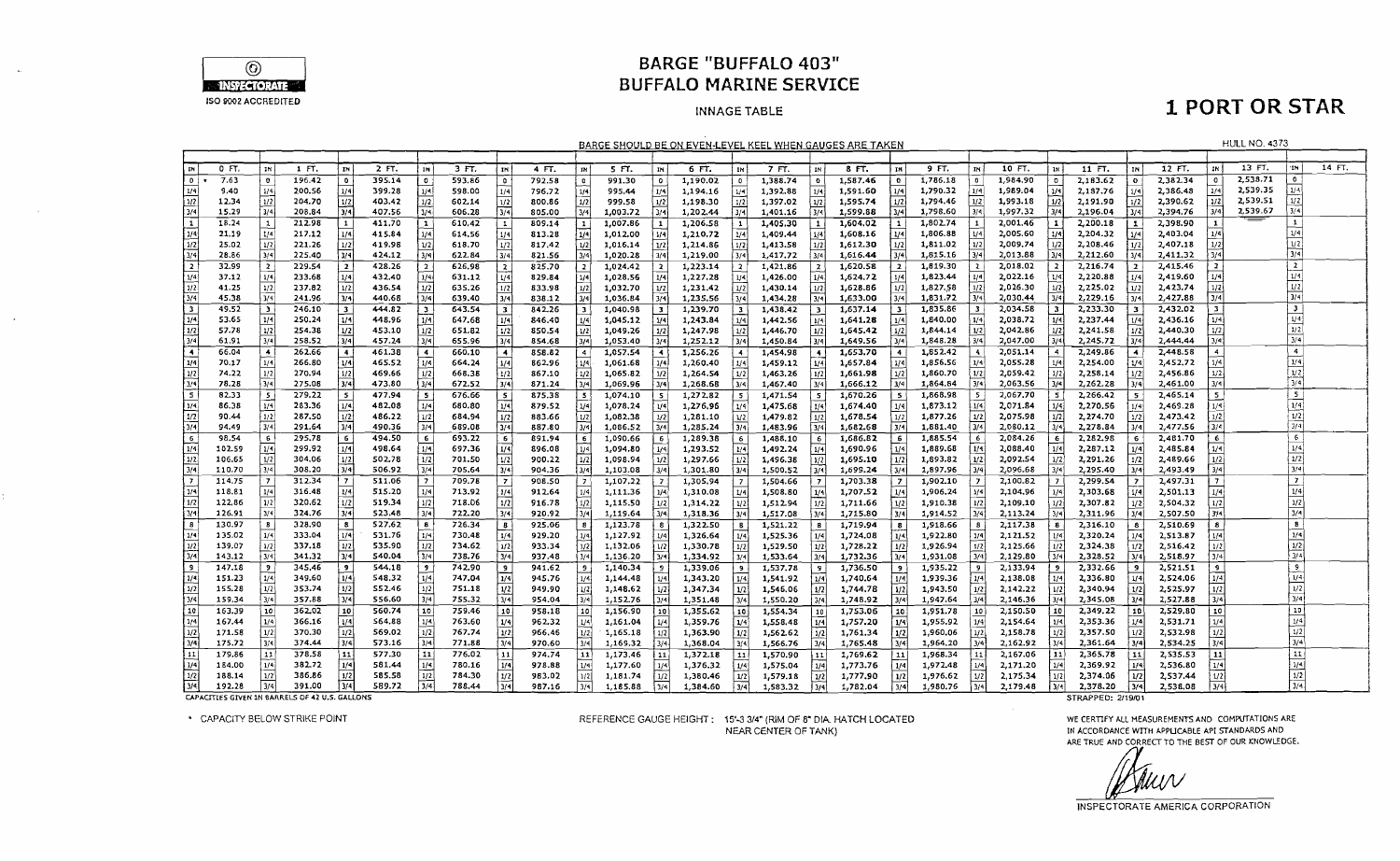

۶

 $\sim 10$ 

 $\sim$   $\alpha$ 

 $\sim 10^{-11}$ 

 $\sim 100$ 

 $\sim 10^7$ 

λ

 $\sim$ 

### **BARGE "BUFFALO 403" BUFFALO MARINE SERVICE**

#### **INNAGE TABLE**

## **2 PORT OR STAR**

|                                                                     |         |                         |        |                          |        |                             |        |                                 |        |                          |          |                         | BARGE SHOULD BE ON EVEN-LEVEL KEEL WHEN GAUGES ARE TAKEN |                         |          |                          |          |                |          |                  |                      |                         |                      |                          |                      |                         |          | <b>HULL NO. 4373</b>    |        |
|---------------------------------------------------------------------|---------|-------------------------|--------|--------------------------|--------|-----------------------------|--------|---------------------------------|--------|--------------------------|----------|-------------------------|----------------------------------------------------------|-------------------------|----------|--------------------------|----------|----------------|----------|------------------|----------------------|-------------------------|----------------------|--------------------------|----------------------|-------------------------|----------|-------------------------|--------|
|                                                                     |         |                         |        |                          |        |                             |        |                                 |        |                          |          |                         |                                                          |                         |          |                          |          |                |          |                  |                      |                         |                      |                          |                      |                         |          |                         |        |
| l zm.                                                               | $0$ FT. |                         | 1 FT.  | IN.                      | 2 FT.  | <b>TH</b>                   | 3 FT.  | IH                              | 4 FT.  | IN                       | 5 FT.    | IN                      | 6 FT.                                                    | IN                      | 7 FT.    | 1N                       | 8 FT.    |                | 9 FT.    | IN               | 10 FT.               | IN                      | 11 FT.               | 1H                       | 12 FT.               | TN.                     | 13 FT.   |                         | 14 FT. |
| ⊺∙                                                                  | 9.32    | $\mathbf{0}$            | 198.94 | $\circ$                  | 396.08 | $\mathbf{0}$                | 593.21 | $\overline{\phantom{a}}$        | 790.35 | $\bullet$                | 987.48   | $\mathbf 0$             | 1,184.62                                                 | $\bullet$               | 1,381.76 | $\bullet$                | 1,578.89 | 0              | 1,776.03 | $\circ$          | 1,973.16             | $\circ$                 | 2,170.30             |                          | 2,367.44             | о.                      | 2,519.08 |                         |        |
| 1/4                                                                 | 12.24   | 1/4                     | 203.05 | 1/4                      | 400.18 |                             | 597.32 | 1/4                             | 794.46 | 1/4                      | 991.59   | 1/4                     | 1,188.73                                                 | 1/4                     | 1,385.86 | 1/4                      | 1,583.00 |                | 1,780.14 | 1/4.             | 1,977.27             | 1/4                     | 2,174.41             | 1/4                      | 2,371.54             | 1/4                     | 2,519.24 |                         |        |
| 1/2                                                                 | 15.17   | 1/2                     | 207.15 | 1/2                      | 404.29 | 1/2                         | 601.43 | 1/2                             | 798.56 | 1/2                      | 995.70   | 1/2                     | 1,192.83                                                 | 1/2                     | 1,389.97 | 1/2                      | 1,587.11 | 1/2            | 1,784.24 | 1/2              | 1,981.38             | 1/2                     | 2,178.51             | 1/2                      | 2,375.65             | 1/2                     | 2,519.40 |                         |        |
| $\sqrt{3/4}$                                                        | 18.09   | 3/4                     | 211.26 | 3/4                      | 408.40 | 3/4                         | 605.53 | 3/4                             | 802.67 | 3/4                      | 999.81   | 3/4                     | 1,196.94                                                 | 3/4                     | 1,394.08 | 3/4                      | 1,591.21 | 3/4            | 1,788.35 | 374              | 1,985.49             | $\sqrt{3/4}$            | 2,182.62             | 13/4                     | 2,379.76             | 3/4                     |          | 3/4                     |        |
| 「1                                                                  | 21.02   | $\mathbf{1}$            | 215.37 | $\mathbf{1}$             | 412.50 | $\mathbf{1}$                | 609.64 | $\mathbf{1}$                    | 806.78 | $\mathbf{1}$             | 1,003.91 | $\mathbf{1}$            | 1,201.05                                                 | $\mathbf{1}$            | 1,398.18 |                          | 1,595,32 |                | 1,792.46 |                  | 1,989.59             | $\mathbf{1}$            | 2,186.73             |                          | 2,383.86             | $\mathbf{1}$            |          | $\mathbf{1}$            |        |
| 1/4                                                                 | 24.82   | 1/4                     | 219.48 | 1/4                      | 416.61 | 1/4                         | 613.75 | 1/4                             | 810.88 | 1/4                      | 1,008.02 | 1/4                     | 1,205.16                                                 | 1/4                     | 1,402.29 | 1/4                      | 1,599.43 | 1/4            | 1,796.56 | 1/4              | 1,993.70             | 1/4                     | 2,190.84             | 1/4                      | 2,387.97             | 1/4                     |          | 1/4                     |        |
| 1/2                                                                 | 28.62   | 1/2                     | 223.58 | 1/2                      | 420.72 | 1/2                         | 617.85 | 1/2                             | 814.99 | 1/2                      | 1,012.13 | 1/2                     | 1,209.26                                                 | 1/2                     | 1,406.40 | 1/2                      | 1,603.53 | 1/2            | 1,800.67 | 1/2              | 1,997.81             | 1/2                     | 2,194.94             | 1/2                      | 2,392.08             | 1/2                     |          | 1/2                     |        |
| 3/4                                                                 | 32.72   | 3/4                     | 227.69 | 3/4                      | 424.83 | 3/4                         | 621.96 | 3/4                             | 819.10 | 3/4                      | 1,016.23 | 3/4                     | 1,213.37                                                 | 3/4                     | 1,410.51 | $\overline{3}/4$         | 1,607.64 | 3/4            | 1,804.78 | 3/4              | 2,001.91             | 3/4                     | 2,199.05             | 3/4                      | 2,396.19             | 3/4                     |          | 3/4                     |        |
| l 2                                                                 | 36.82   | $\overline{ }$          | 231.80 | $\overline{2}$           | 428.93 |                             | 626.07 | $\overline{2}$                  | 823,20 | $\overline{2}$           | 1,020.34 | $\overline{2}$          | 1,217.48                                                 |                         | 1,414.61 | $\overline{ }$           | 1,611.75 | $\overline{2}$ | 1,808.88 |                  | 2,006.02             | $\overline{2}$          | 2.203.16             | $\overline{z}$           | 2,400.29             | $\overline{2}$          |          | $\overline{2}$          |        |
| ا»u ا                                                               | 40.92   | 1/4                     | 235.90 | 1/4                      | 433.04 | 1/4                         | 630.18 | 1/4                             | 827.31 |                          | 1,024.45 | 1/4                     | 1,221.58                                                 | 1/4                     | 1,418.72 | 1/4                      | 1,615.86 | 1/4            | 1,812.99 | 1/4              | 2,010.13             | 1/4                     | 2,207.26             | 1/4                      | 2,404.40             | 1/4                     |          | 1/4                     |        |
| 1/2                                                                 | 45.02   | 1/2                     | 240.01 | 1/2                      | 437.15 | 1/2                         | 634.28 | 1/2                             | 831.42 | 1/2                      | 1,028.55 | 1/2                     | 1,225.69                                                 | 1/2                     | 1,422.83 | 1/2                      | 1,619.96 | 1/2            | 1,817.10 | 1/2              | 2,014.23             | 1/2                     | 2.211.37             | 1/2                      | 2,408.51             | 1/2                     |          | 1/2                     |        |
| l 3/4                                                               | 49.11   | 3/4                     | 244.12 | 3/4                      | 441.25 | 3/4                         | 638.39 | 3/4                             | 835.53 | 3/4                      | 1,032.66 | 3/4                     | 1,229.80                                                 | 3/4                     | 1,426.93 | 3/                       | 1,624.07 | 3/4            | 1,821.21 | 3/4              | 2,018.34             | 3/4                     | 2,215.48             | 3/4                      | 2,412.61             | 3/4                     |          | 3/4                     |        |
| l 3.                                                                | 53.21   | $\overline{\mathbf{3}}$ | 248.22 |                          | 445.36 | $\overline{\mathbf{3}}$     | 642.50 | - 3                             | 839.63 | $\overline{\mathbf{3}}$  | 1,036.77 | $\overline{\mathbf{3}}$ | 1,233.90                                                 | $\overline{\mathbf{3}}$ | 1,431.04 |                          | 1,628.18 |                | 1,825.31 | $\mathbf{a}$     | 2,022.45             | $\overline{\mathbf{3}}$ | 2,219.58             | $\overline{\mathbf{3}}$  | 2,416,72             | $\overline{\mathbf{3}}$ |          | $\mathbf{3}$            |        |
| 1/4                                                                 | 57.31   | 1/4                     | 252.33 | 1/4                      | 449.47 | 1/4                         | 646.60 | 1/4                             | 843.74 |                          | 1,040.88 | 1/4                     | 1,238.01                                                 | 1/4                     | 1,435.15 |                          | 1,632.28 |                | 1,829.42 |                  | 2.026.56             | 1/4                     | 2,223.69             |                          | 2,420.83             | 1/4                     |          | 1/4                     |        |
| ا 1/2                                                               | 61.41   | 1/2                     | 256.44 | 1/2                      | 453.57 | 1/2                         | 650.71 | 1/2                             | 847.85 | 1/4                      | 1,044.98 | 1/2                     | 1,242.12                                                 | 1/2                     | 1,439.25 | 1/2                      | 1,636.39 |                | 1,833.53 | 1/4<br>  1/2     | 2,030.66             | $\overline{1}/2$        |                      | 1/4                      |                      |                         |          | 1/2                     |        |
|                                                                     | 65.51   | $\overline{3/4}$        | 260.55 | 3/4                      | 457,68 | 3/4                         | 654.82 | 3/4                             | 851.95 | 1/2<br>3/4               | 1,049.09 | 3/4                     | 1,246.23                                                 | 3/4                     | 1,443.36 | 31 <sup>4</sup>          | 1.640.50 | 3/4            | 1,837.63 | $\sqrt{3}/4$     | 2,034.77             | 3/4                     | 2,227.80<br>2,231.91 | 1/2<br>3/4               | 2,424.93<br>2,429.04 | 1/2<br>3/4              |          | 3/4                     |        |
| $\frac{3/4}{4}$                                                     | 69.60   | $\bullet$               | 264.65 | $\blacktriangleleft$     | 461.79 |                             |        |                                 |        |                          |          |                         |                                                          |                         |          |                          |          | $\ddot{ }$     |          | $\overline{4}$   |                      | $\ddot{\phantom{1}}$    |                      |                          |                      |                         |          | $\blacktriangleleft$    |        |
| 1/4                                                                 | 73.62   | 1/4                     | 268.76 | 1/4                      | 465.90 | $\blacktriangleleft$<br>1/4 | 658.92 | $\overline{\phantom{a}}$<br>1/4 | 856.06 | $\overline{\phantom{a}}$ | 1,053.20 | $\blacktriangleleft$    | 1,250.33<br>1,254.44                                     |                         | 1,447.47 | $\overline{\phantom{a}}$ | 1,644.60 | 1/4            | 1,841.74 |                  | 2,038.88<br>2,042.98 | 1/4                     | 2,236.01<br>2.240.12 | $\blacktriangleleft$     | 2,433.15<br>2,437.26 | $\ddot{\phantom{a}}$    |          | 1/4                     |        |
| 1/2                                                                 | 77.64   | 1/2                     | 272.87 | 1/2                      | 470.00 |                             | 663.03 |                                 | 860.17 |                          | 1,057.30 | 1/4<br>1/2              |                                                          | 1/4                     | 1,451.58 | 1/4                      | 1,648.71 |                | 1,845.85 | 1/4              |                      |                         |                      | 1/4                      |                      |                         |          |                         |        |
| 3/4                                                                 | 81.66   | 3/4                     | 276.97 | 3/4                      | 474.11 | 3/4                         | 667.14 | 1/2<br>3/4                      | 864.27 | 1/2<br>7⁄4 أ             | 1,061.41 | 3/4                     | 1,258.55                                                 | 1/2                     | 1,455.68 | 1/2                      | 1,652.82 | 1/2            | 1,849.95 | 1/2<br>3/4       | 2,047.09             | 1/2<br>3/4              | 2,244.23             | 1/2                      | 2,441.36             | 1/2<br>3/4              |          | 1/2 <br>3/4             |        |
|                                                                     |         |                         |        |                          |        |                             | 671.25 |                                 | 868.38 |                          | 1,065.52 |                         | 1.262.65                                                 | 3/4                     | 1,459.79 | 3/4                      | 1,656.93 | 3/4            | 1,854.06 |                  | 2,051.20             |                         | 2,248.33             | 3/4                      | 2,445.47             |                         |          |                         |        |
| İs                                                                  | 85.68   | -5                      | 281.08 | -5                       | 478.22 | - 5 1                       | 675.35 | 5                               | 872.49 | 5                        | 1,069.62 | - 5                     | 1,266.76                                                 | - 5                     | 1,463.90 | -5                       | 1,661.03 | - 5            | 1,858.17 | $5^{\circ}$      | 2,055.30             | - 5                     | 2,252.44             | -5                       | 2,449.58             | $\sim$                  |          | $\overline{\mathbf{s}}$ |        |
| $_{1/4}$<br>$\sqrt{n}$                                              | 89.70   | 1/4                     | 285.19 | 1/4                      | 482.32 | 1/4                         | 679,46 | 1/4                             | 876.60 | 1/4                      | 1,073.73 | 1/4                     | 1,270.87                                                 | 1/4                     | 1,468.00 |                          | 1.665.14 | 1/4            | 1,862.28 | 1/4              | 2,059,41             |                         | 2,256.55             | 1/4                      | 2,453.68             | 1/4                     |          | 1/4                     |        |
|                                                                     | 93.72   | 1/2                     | 289.29 | 1/2                      | 486.43 | 1/2                         | 683.57 | 1/2                             | 880,70 | l 1/2                    | 1,077.84 | 1/2                     | 1,274.97                                                 | 1/2                     | 1,472.11 | 1/2                      | 1,669.25 | 1/2            | 1,866.38 | 1/2              | 2,063.52             | 1/2                     | 2,260.65             | 1/2                      | 2,457.79             | 1/2                     |          | 1/2                     |        |
| 3/4                                                                 | 97.74   | 3/4                     | 293.40 | 3/4                      | 490.54 | 3/4                         | 687.67 | 3/4                             | 884.81 | $\sqrt{3/4}$             | 1,081.95 | 3/4                     | 1,279.08                                                 | 3/4                     | 1,476.22 | 3/4                      | 1,673.35 | 3/4            | 1,870.49 | 3/4              | 2,067.63             | 3/4                     | 2,264.76             | 3/4                      | 2,461.90             | 3/4                     |          | 3/4                     |        |
| $\overline{6}$<br>$\sqrt{1/4}$                                      | 101.76  | -6                      | 297.51 | 6                        | 494.64 | 6 <sup>1</sup>              | 691.78 | 6                               | 888.92 | 6                        | 1,086.05 | - 6                     | 1,283.19                                                 | -6                      | 1,480.32 | - 6                      | 1,677.46 | -6             | 1,874.60 | -6               | 2,071.73             | 6                       | 2,268.87             | $\epsilon$               | 2,466.00             | $6\phantom{.}6$         |          | $6 \mid$                |        |
|                                                                     | 105.78  | 1/4                     | 301.62 | 1/4                      | 498.75 | 1/4                         | 695.89 | 1/4                             | 893.02 | 1/4                      | 1,090.16 | 1/4                     | 1,287.30                                                 | 1/4                     | 1,464.43 | 1/4                      | 1,681.57 | 1/4            | 1,878.70 | 1/4              | 2,075.84             |                         | 2,272.98             |                          | 2,469.80             |                         |          | 1/4                     |        |
| 1/2                                                                 | 109.80  | 1/2                     | 305.72 | 1/2                      | 502.86 | 1/2                         | 699.99 | 1/2                             | 897.13 | 1/2                      | 1,094.27 | 1/2                     | 1,291.40                                                 | 1/2                     | 1,488.54 | 1/2                      | 1,685.67 | 1/2            | 1,882.81 | 1/2              | 2,079.95             | 1/2                     | 2,277.08             | 1/2                      | -2,473.59            | 1/2                     |          | $\frac{1/2}{3/4}$       |        |
| 3/4                                                                 | 113.82  | 3/4                     | 309.83 | 3/4                      | 506.97 | 3/4                         | 704.10 | $\sqrt{3/4}$                    | 901,24 | 1/4                      | 1,098.37 | 3/4                     | 1,295.51                                                 | 3/4                     | 1,492.65 | 3/4                      | 1,689.78 | 3/4            | 1,886.92 | $\overline{3/4}$ | 2,084.05             | 3/4                     | 2,281.19             |                          | 2,477.38             | 3/4                     |          |                         |        |
| $\mathbf{z}$                                                        | 117.84  | $\overline{z}$          | 313.94 | $\overline{\phantom{a}}$ | 511.07 | 7 <sup>1</sup>              | 708.21 | $\overline{7}$                  | 905.34 | $\overline{z}$           | 1,102.48 |                         | 1,299.62                                                 | $\overline{z}$          | 1,496.75 |                          | 1,693.89 | $\mathbf{z}$   | 1,891.02 |                  | 2,088.16             | $\mathbf{r}$            | 2,285.30             |                          | 2,481.17             | $\mathbf{r}$            |          | $\overline{z}$          |        |
| $\sqrt{1/4}$                                                        | 121.86  |                         | 318.04 | 1/4                      | 515.18 | 1/4                         | 712.32 | 1/4                             | 909.45 | l 1/4                    | 1,106.59 | 1/4                     | 1,303.72                                                 | 1/4                     | 1,500.86 | 1/4                      | 1,698.00 | 1/4            | 1,895.13 | 1/4              | 2,092.27             | 1/4                     | 2,289.40             |                          | 2,484.33             | 1/4                     |          | 1/4                     |        |
| $\sqrt{1/2}$                                                        | 125.88  | 1/2                     | 322.15 | 1/2                      | 519,29 | 1/2                         | 716.42 | $ y_2 $                         | 913.56 | 11/2                     | 1,110.69 | 1/2                     | 1,307.83                                                 | 1/2                     | 1,504.97 | 1/2                      | 1,702.10 | 1/2            | 1,899.24 | 1/2              | 2,096.37             | 1/2                     | 2,293.51             | 1/2                      | 2,487.49             | 1/2                     |          | 1/2                     |        |
| $3/4$                                                               | 129.90  | 3/4                     | 326.26 | 3/4                      | 523.39 | ا 13/4                      | 720.53 | 3/4                             | 917.67 | 3/4                      | 1,114.80 | 3/4                     | 1,311.94                                                 | 3/4                     | 1,509.07 | 3/4                      | 1,706.21 | 3/4            | 1,903.35 | 3/4              | 2,100.48             | 3/4                     | 2,297.62             | برو.                     | 2,490.65             | 3/4                     |          | 3/4                     |        |
| Γε                                                                  | 133.92  |                         | 330.36 | 8                        | 527.50 | $\mathbf{B}$                | 724,64 | <b>B</b>                        | 921.77 | $\mathbf{B}$             | 1,118.91 | $\boldsymbol{B}$        | 1,316.04                                                 | -8                      | 1,513.18 |                          | 1,710.32 | $\mathbf{g}$   | 1,907.45 | -8               | 2,104.59             |                         | 2,301.72             |                          | 2,493.80             | $\mathbf{g}$            |          | $\mathbf{s}$            |        |
| 1/4                                                                 | 137.94  | 1/4                     | 334.47 | 1/4                      | 531.61 | 1/4                         | 728.74 | 1/4                             | 925.88 | 1/4                      | 1,123.02 | 1/4                     | 1,320.15                                                 | 1/4                     | 1,517.29 | 1/4                      | 1,714.42 | 1/4            | 1,911.56 | 1/4              | 2,108.70             | 1/4                     | 2,305.83             | 1/4                      | 2,496.33             | 1/4                     |          | 1/4                     |        |
|                                                                     | 141.96  | 1/2                     | 338.58 | 1/2                      | 535.71 | 1/2                         | 732.85 | 1/2                             | 929.99 | $\sqrt{1/2}$             | 1,127.12 | 1/2                     | 1,324.26                                                 | 1/2                     | 1,521.39 | 1/2                      | 1,718.53 | 1/2            | 1,915.67 | 1/2              | 2,112.80             | 1/2                     | 2,309.94             | $\overline{\mathcal{D}}$ | 2,498.86             | 1/2                     |          | 1/2                     |        |
| $\frac{1}{2} \left  \frac{\omega}{\omega} \right  \geq \frac{1}{2}$ | 145.98  | 3/4                     | 342.69 | 3/4                      | 539.82 | 3/4                         | 736.96 | 3/4                             | 934.09 | $\sqrt{3}/4$             | 1,131.23 | 3/4                     | 1,328.37                                                 | 3/5                     | 1,525.50 | 3/4                      | 1,722.64 | 3/4            | 1,919.77 | 3/4              | 2,116.91             | 31 <sup>4</sup>         | 2,314.05             |                          | 2,501.39             | $\sqrt{3/4}$            |          | $\frac{3/4}{9}$         |        |
|                                                                     | 150.00  | 9                       | 346.79 | -91                      | 543.93 |                             | 741.06 | وإ                              | 938.20 | $^{\circ}$               | 1,135.34 | ļ9                      | 1,332.47                                                 | -9                      | 1,529.61 | -9                       | 1,726.74 |                | 1,923.88 |                  | 2,121.02             |                         | 2,318.15             | -9                       | 2,503.92             | $\overline{9}$          |          |                         |        |
|                                                                     | 154.02  | 1/4                     | 350.90 | 1/4                      | 548.04 | 1/4                         | 745.17 | 1/4                             | 942.31 | 1/4                      | 1,139.44 | 1/4                     | 1,336.58                                                 | 1/4                     | 1,533.72 | 1/4                      | 1,730.85 | 1/4            | 1,927.99 | 1/4              | 2,125.12             |                         | 2,322.26             | 1/4                      | 2,505.81             | 1/4                     |          | $\frac{1/4}{1/2}$       |        |
| $\sqrt{1/2}$                                                        | 158.04  | 1/2                     | 355.01 | 1/2                      | 552.14 | 1/2                         | 749.28 | 1/2                             | 946.41 | $\sqrt{1/2}$             | 1,143.55 | $\mathbf{H}^2$          | 1,340.69                                                 | 1/2                     | 1,537.82 | 1/2                      | 1,734.96 | 1/2            | 1,932.09 | 1/2              | 2,129.23             | 1/2                     | 2,326.37             | U <sub>2</sub>           | 2,507.71             | 1/2                     |          |                         |        |
| 3/4                                                                 | 162.06  | ا 14                    | 359.11 | 3/4                      | 556.25 | 3/4                         | 753.39 | 3/4                             | 950.52 | $\sqrt{3/4}$             | 1,147.66 | $\sqrt{3/4}$            | 1,344.79                                                 | 3/4                     | 1,541.93 | 3/4                      | 1,739.07 |                | 1.936.20 | 3/4              | 2,133,34             | 3/4                     | 2,330.47             | 3/4                      | 2,509.60             | $\sqrt{3/4}$            |          | 3/4                     |        |
| 10                                                                  | 166.08  | 10                      | 363.22 | 10 <sub>1</sub>          | 560.36 | 10                          | 757.49 | 10                              | 954.63 | F10                      | 1,151.76 | 10                      | 1,348.90                                                 | 110                     | 1,546.04 | 10                       | 1,743.17 | 10 ا           | 1,940.31 | 10               | 2,137.44             | 10                      | 2,334.58             | 19                       | 2,511.50             | 10 ا                    |          | 10                      |        |
| $\mathbf{L}$ /4                                                     | 170.19  | 1/4                     | 367.33 | 1/4                      | 564.46 | 1/4                         | 761.60 | 1/4                             | 958.74 | 4 ا                      | 1,155.87 | 1/4                     | 1,353.01                                                 | 1/4                     | 1,550,14 | 1/4                      | 1,747.28 | 1/4            | 1,944.42 |                  | 2,141.55             | 1/4                     | 2,338.69             |                          | 2,512.76             | 1/4                     |          | 1/4                     |        |
| l 1/2                                                               | 174.30  | 1/2                     | 371.43 | 1/2                      | 568.57 | 1/2                         | 765.71 | 1/2                             | 962.84 | 1/2                      | 1,159.98 | 1/2                     | 1,357.11                                                 | 1/2                     | 1.554.25 | 1/2                      | 1,751.39 | 1/2            | 1,948.52 | 1/2              | 2,145.66             | 1/2                     | 2,342.79             |                          | 2.514.03             | 1/2                     |          | 1/2                     |        |
| 3/4                                                                 | 178.41  | ا 3/4                   | 375.54 | 3/4                      | 572.68 | ا در ا                      | 769.81 | 3/4                             | 966.95 | $\overline{3/4}$         | 1,164.09 | 3/4                     | 1,361.22                                                 |                         | 1,558.36 | 3/4                      | 1,755.49 | 3/4            | 1,952.63 | 3/4              | 2,149.77             | 3/4                     | 2,346.90             |                          | 2,515.29             | 3/4                     |          | $\sqrt{3/4}$            |        |
| 11                                                                  | 182.51  | 11                      | 379.65 | 11                       | 576.78 | 11                          | 773.92 | 11                              | 971.06 | 11                       | 1,168.19 | 11                      | 1,365.33                                                 | 11                      | 1,562.46 | $\overline{1}$           | 1,759.60 | 11             | 1,956.74 | 11               | 2,153.87             | 11                      | 2,351.01             | 11                       | 2,516.56             | 11                      |          | $\mathbf{M}$            |        |
| 1/4                                                                 | 186.62  | 1/4                     | 383.76 | 1/4                      | 580.89 | 1/4                         | 778.03 | 1/4                             | 975.16 | 1/4                      | 1,172.30 | 1/4                     | 1,369.44                                                 |                         | 1,566.57 |                          | 1,763.71 |                | 1,960.84 | 1/4              | 2,157.98             |                         | 2,355.12             |                          | 2,517.19             | 1/4                     |          | 1/4                     |        |
| $\sqrt{2}$                                                          | 190.73  | $\frac{1}{2}$           | 387.86 | 1/2                      | 585.00 | $\overline{1/2}$            | 782.13 | U <sub>2</sub>                  | 979.27 | 1/2                      | 1,176.41 | 1/2                     | 1,373.54                                                 | 1/2                     | 1,570.68 | 1/2                      | 1,767.81 | 1/2            | 1,964.95 | 1/2              | 2,162.09             | 1/2                     | 2,359.22             | 1/2                      | 2,517.82             | l v2                    |          | $\overline{1/2}$        |        |
| $\sqrt{3/4}$                                                        | 194.83  | 13/4                    | 391.97 | 3/4                      | 589.11 | i val                       | 786.24 | 3/4                             | 983.38 | 3/4                      | 1.180.51 | 3/41                    | 1.377.65                                                 | 3/4                     | 1.574.79 | $\overline{3/4}$         | 1.771.92 | أتهردا         | 1.969.06 | 3/4              | 2.166.19             | $\overline{\mathbb{R}}$ | 2.363.33             | $\overline{114}$         | 2.518.45             | $\sqrt{2/4}$            |          | $\overline{v}$          |        |

CAPACITIES GIVEN IN BARRELS OF 42 U.S. GALLONS

\* CAPACITY BELOW STRIKE POINT

REFERENCE GAUGE HEIGHT: 15'-3 3/4" (RIM OF 8" DIA. HATCH LOCATED NEAR CENTER OF TANK)

STRAPPED: 2/19/01

WE CERTIFY ALL MEASUREMENTS AND COMPUTATIONS ARE IN ACCORDANCE WITH APPLICABLE API STANDARDS AND ARE TRUE AND CORPECT TO THE BEST OF OUR KNOWLEDGE.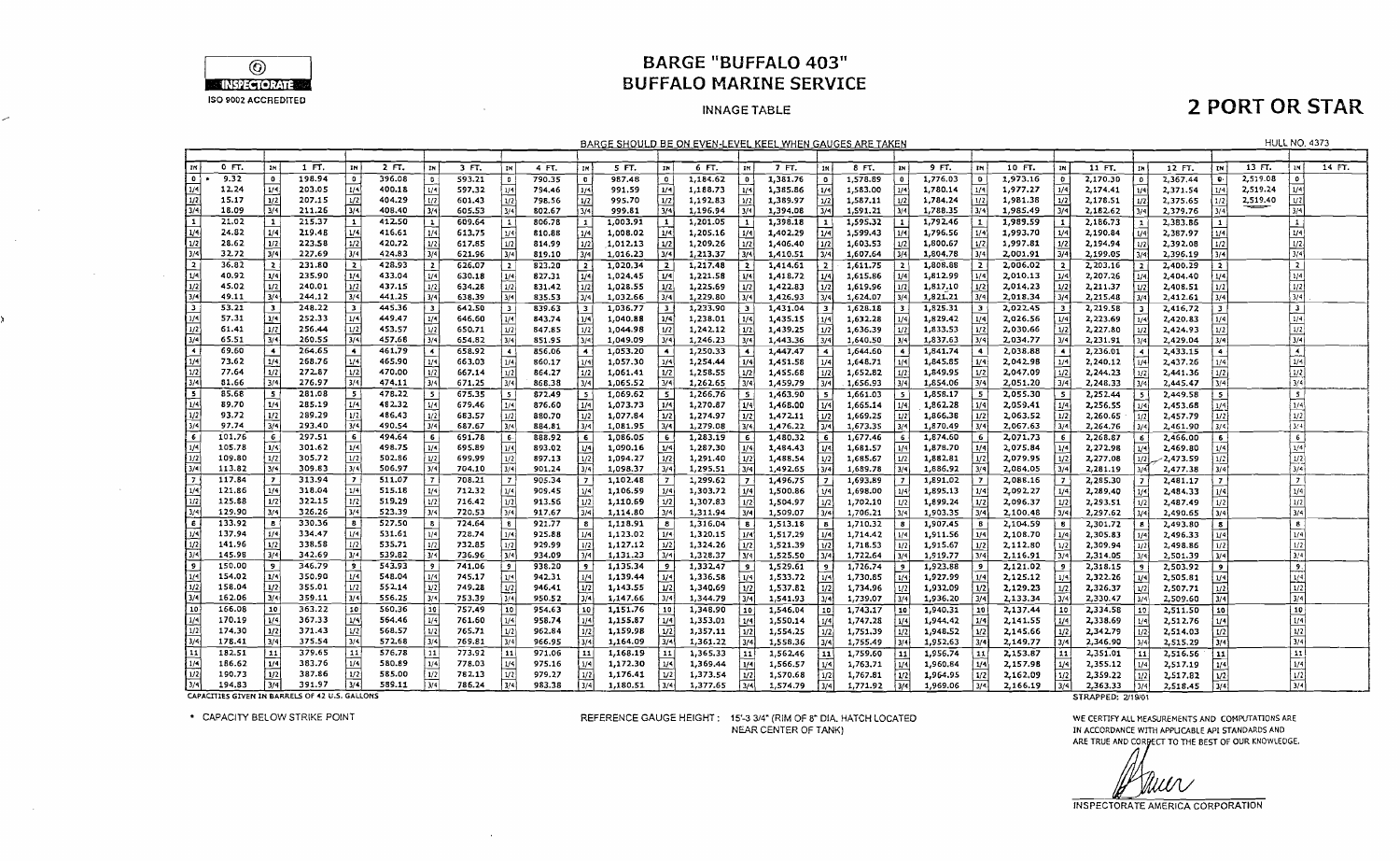

### **BARGE "BUFFALO 403" BUFFALO MARINE SERVICE**

#### **INNAGE TABLE**

## **3 PORT OR STAR**

|                            |                                                |                          |                  |                         |                  |                                         |                  |                             |                  |                         |                      |                         | BARGE SHOULD BE ON EVEN-LEVEL KEEL WHEN GAUGES ARE TAKEN |                          |                      |                         |                      |              |                      |                         |                      |                         |                      |                  |                      |                         |          | <b>HULL NO. 4373</b>        |        |
|----------------------------|------------------------------------------------|--------------------------|------------------|-------------------------|------------------|-----------------------------------------|------------------|-----------------------------|------------------|-------------------------|----------------------|-------------------------|----------------------------------------------------------|--------------------------|----------------------|-------------------------|----------------------|--------------|----------------------|-------------------------|----------------------|-------------------------|----------------------|------------------|----------------------|-------------------------|----------|-----------------------------|--------|
|                            |                                                |                          |                  |                         |                  |                                         |                  |                             |                  |                         |                      |                         |                                                          |                          |                      |                         |                      |              |                      |                         |                      |                         |                      |                  |                      |                         |          |                             |        |
| <b>IN</b>                  | 0 FT                                           | ่ห                       | $1$ FT.          | <b>IN</b>               | $2F$ .           |                                         | 3 FT.            | IN                          | 4 FT.            |                         | 5 FT.                | IN                      | 6 FT.                                                    | IN                       | 7 FT.                | IN                      | 8 FT.                | IN           | 9 FT.                | lи                      | 10 FT.               | IN                      | 11 FT.               | IN.              | 12 FT.               | IN.                     | 13 FT.   | IN                          | 14 FT. |
| $\circ$ (                  | 9.62                                           | 0                        | 205.32           | ∣ o                     | 408.80           | $\bullet$                               | 612.27           | o                           | 815.74           | $\mathbf 0$             | 1,019.21             | $\bullet$               | 1,222.68                                                 | 0                        | 1,426.16             | $\mathbf{c}$            | 1,629.63             | $\bullet$    | 1,833.10             | $\bullet$               | 2,036.57             | $\bullet$               | 2,240.04             | $\pmb{0}$        | 2,443.52             | $\bullet$               | 2,600.02 | $\circ$                     |        |
| 1/4                        | 12.64                                          | 1/4                      | 209.56           | 1/4                     | 413.04           | 1/4                                     | 616.51           | 1⁄4                         | 819.98           | 1/4                     | 1,023.45             |                         | 1,226.92                                                 | 1/4                      | 1,430.40             | 1/4                     | 1,633.87             | 1/4          | 1,837.34             |                         | 2.040.81             | 1/4                     | 2,244.28             | 1/4              | 2,447.76             | 1/4                     | 2,600.19 | 1/4                         |        |
| 1/2                        | 15.66                                          | 1/2                      | 213.80           | 1/2                     | 417.27           | 1/2                                     | 620.75           | 1/2                         | 824.22           | 1/2                     | 1,027.69             | 1/2                     | 1,231.16                                                 | 1/2                      | 1,434.63             | 1/2                     | 1,638.11             | 1/2          | 1,841.58             | 1/2                     | 2,045.05             | 1/2                     | 2,248.52             | 1/2              | 2,451.99             | 1/2                     | 2,600.35 | 1/2                         |        |
| 3/4                        | 18.67                                          | 3/4                      | 218.04           | 3/1                     | 421.51           | 3/4                                     | 624.99           | $\sqrt{3/4}$                | 828.46           | 3/4                     | 1,031.93             | 3/4                     | 1,235.40                                                 | 3/4                      | 1,438.87             | 3/4                     | 1,642.35             | 3/4          | 1,845.82             | 3/4                     | 2,049.29             | 3/4                     | 2,252.76             | 3/4              | 2,456.23             | 3/4                     |          | 3/4                         |        |
| - 1                        | 21.69                                          | l 1                      | 222.28           | $\mathbf{1}$            | 425.75           |                                         | 629.22           | 1                           | 832.70           | $\mathbf{1}$            | 1,036.17             | -1                      | 1,239.64                                                 | $\mathbf{1}$             | 1,443.11             | $\lambda$               | 1,646.58             |              | 1,850.06             | 1                       | 2,053.53             | $\mathbf{1}$            | 2,257.00             | l 1.             | 2,460.47             |                         |          | $\mathbf{1}$                |        |
| 1/4                        | 25,62                                          | 1/4                      | 226.52           | 1/4                     | 429.99           | 1/4                                     | 633.46           | 1/4                         | 836.94           | 1/4                     | 1,040.41             |                         | 1,243.88                                                 | 1/4                      | 1,447.35             | 1/4                     | 1,650.82             | 1/4          | 1,854.30             | 1/4                     | 2,057.77             | 1/4                     | 2,261.24             | 1/4              | 2,464.71             | 1/4                     |          | 1/4                         |        |
|                            | 29.55                                          | $\frac{1/2}{3/4}$        | 230,76           | 1/2                     | 434.23           | 1/2                                     | 637.70           | $1/2$                       | 841.17           | 1/2                     | 1,044.65             |                         | 1,248.12                                                 | 1/2                      | 1,451.59             | 1/2                     | 1,655.06             | 1/2.         | 1,858.53             | 1/2                     | 2,062.01             | 1/2                     | 2,265.48             | 1/2              | 2,468.95             | 1/2                     |          | 1/2                         |        |
|                            | 33.78                                          |                          | 235.00           | 3/4                     | 438.47           | $\sqrt{3/4}$                            | 641.94           | 3/4                         | 845.41           | 3/4                     | 1,048.89             | 3/4                     | 1,252.36                                                 | $13\sqrt{4}$             | 1,455.83             | 3/4                     | 1,659.30             | 3/4          | 1,862.77             | 3/4                     | 2,066.25             | 3/4                     | 2,269.72             | $\overline{y}$ 4 | 2,473.19             | 3/4                     |          | $\overline{3/4}$            |        |
| - 2                        | 38.00                                          | z                        | 239.24           | $\mathbf{z}$            | 442.71           | $\overline{z}$                          | 646.18           | $\overline{2}$              | 849.65           | $\mathbf{z}$            | 1,053.12             | $\overline{2}$          | 1,256.60                                                 | $\overline{2}$           | 1,460.07             | $\overline{2}$          | 1,663.54             |              | 1,867.01             | $\overline{\mathbf{2}}$ | 2,070.48             | $\overline{\mathbf{z}}$ | 2,273.96             |                  | 2,477.43             | $\overline{2}$          |          | $\overline{2}$              |        |
| 1/                         | 42.23                                          | 1/4                      | 243.48           | 1/4                     | 446.95           | 1/4                                     | 650.42           | 1/4                         | 853.89           | 1/4                     | 1,057.36             |                         | 1.260.84                                                 | 1/4                      | 1,464.31             | 1/4                     | 1,667.78             | 1/4          | 1,871.25             | 1/4                     | 2,074.72             | 1/4                     | 2,278.20             | 1/4              | 2,481.67             | 1/4                     |          | 1/4                         |        |
| 1/2                        | 46.46                                          | 1/2                      | 247.71           | 1/2                     | 451.19           | 1/2                                     | 654.66           | 1/2                         | 858.13           | 1/2                     | 1,061.60             | 1/2                     | 1,265.07                                                 | 1/2                      | 1,468.55             | 1/2                     | 1,672.02             | 1/2          | 1,875.49             | 1/2                     | 2,078.96             | 1/2                     | 2,282.43             | 1/2              | 2,485.91             | 1/2                     |          | 1/2                         |        |
| ، رد ا                     | 50.69                                          | 3/4                      | 251.95           | 3/4                     | 455.43           | 3/4                                     | 658.90           | $\sqrt{3/4}$                | 862.37           | 3/4                     | 1,065.84             | 3/4                     | 1,269.31                                                 | 3/4                      | 1,472.79             | 3/4                     | 1,676.26             | 3/4          | 1,879.73             | $\sqrt{3/4}$            | 2,083.20             | 3/4                     | 2,286.67             | 3/4              | 2.490.15             | 3/4                     |          | 3/4                         |        |
| $\overline{\mathbf{3}}$    | 54.92                                          | Īз                       | 256.19           | 3                       | 459.66           | $\overline{\mathbf{3}}$                 | 663.14           | lэ.                         | 866.61           | $\overline{\mathbf{3}}$ | 1,070.08             | $\overline{\mathbf{3}}$ | 1,273.55                                                 | $\overline{\phantom{a}}$ | 1,477.02             | 3                       | 1,680.50             |              | 1,883.97             | 3                       | 2,087.44             | l 3                     | 2,290.91             | $\mathbf{3}$     | 2,494.38             | $\overline{\mathbf{3}}$ |          |                             |        |
|                            | 59.15                                          | 174 أ                    | 260.43           | 1/4                     | 463.90           | 1/4                                     | 667.38           | 1/4                         | 870.85           | 1/4                     | 1,074.32             | 1/4                     | 1,277.79                                                 | 1/4                      | 1,481.26             | 1/4                     | 1,684.74             | 1/4          | 1,888.21             | 1/4                     | 2,091.68             | 1/4                     | 2,295.15             | 1/4              | 2,498.62             | 1/4                     |          | 1/4                         |        |
|                            | 63.38                                          | 1/2<br>3/4               | 264.67           | 1/2                     | 468,14           | $1/\overline{2}$<br>3/4                 | 671.61           | 1/2                         | 875.09           | $\overline{1}/2$        | 1,078.56             | 1/2                     | 1,282.03                                                 | 1/2                      | 1,485.50             | 1/2                     | 1,688.97             | 1/2<br>3/4   | 1,892.45             | 1/2<br>3/4              | 2,095.92<br>2,100.16 | 1/2<br>3/4              | 2,299.39             | 1/2              | 2,502.86             | 1/2<br>3/4              |          | 1/2<br>3/4                  |        |
| l 3/-                      | 67,61                                          | $\overline{\phantom{a}}$ | 268.91           | 3/4                     | 472,38           |                                         | 675.85           | 3/4                         | 879.33           | 3/4                     | 1,082.80             | 3/4                     | 1,286.27                                                 | 3/4                      | 1,489.74             | 3/4                     | 1,693.21             |              | 1,896.69             |                         |                      |                         | 2,303.63             | 3/4              | 2,507.10             |                         |          |                             |        |
| $\boldsymbol{\mathcal{L}}$ | 71.84<br>75.99                                 | 1/4                      | 273.15<br>277.39 | $\overline{4}$<br>1/4   | 476.62<br>480.86 | $\blacktriangleleft$<br>1/4             | 680.09           | $\blacktriangleleft$<br>1/4 | 883.56           | $\blacktriangleleft$    | 1,087.04<br>1,091.28 | $\overline{4}$          | 1,290.51<br>1,294.75                                     | $\blacktriangleleft$     | 1,493.98             | $\overline{\mathbf{4}}$ | 1.697.45<br>1.701.69 |              | 1,900.92<br>1,905.16 | $\overline{4}$<br>1/4   | 2,104,40<br>2,108.64 | $\blacktriangleleft$    | 2,307.87<br>2,312.11 | $\overline{4}$   | 2,511.34<br>2,515.58 | $\overline{4}$          |          | $\blacktriangleleft$<br>1/4 |        |
| 1/                         | 80.13                                          | 1/2                      | 281.63           | 1/2                     | 485.10           | 1/2                                     | 684.33<br>688.57 |                             | 887.80           | 1/4                     | 1,095.51             | 1/4<br>1/2              | 1,298.99                                                 | 1/4<br>1/2               | 1,498.22<br>1,502.46 | 1/4                     | 1,705.93             | 1/4          | 1,909.40             | 1/2                     | 2,112.87             | 1/4<br>1/2              | 2,316.35             | 1/4<br>1/2       | 2,519.82             | 1/4<br>1/2              |          | 1/2                         |        |
|                            | 84.28                                          | 3/4                      | 285.87           | 3/4                     | 489.34           | 3/4                                     | 692.81           | $\frac{1/2}{3/4}$           | 892.04<br>896.28 | 1/2<br>3/4              | 1,099.75             | 3/4                     | 1,303.23                                                 | 3/4                      | 1,506.70             | 1/2<br>3/4              | 1,710.17             | 1/2<br>3/4   | 1,913.64             | 3/4                     | 2,117.11             | 3/4                     | 2,320.59             | 3/4              | 2,524.06             | 3/4                     |          | 3/4                         |        |
| - 51                       | 88,43                                          | ۱s                       | 290.10           | 5                       | 493.58           | 5                                       | 697.05           | $\overline{\phantom{a}}$    | 900.52           | - 5                     | 1,103.99             | 5                       | 1,307.46                                                 | - 5                      | 1,510.94             | - 5                     | 1,714.41             |              | 1,917.88             | i s                     | 2,121.35             | - 5                     | 2,324.82             | 5                | 2,528.30             | 5                       |          | $\overline{\phantom{a}}$    |        |
| 1/4                        | 92.58                                          | 1/4                      | 294.34           | 1/4                     | 497.82           | 1/4                                     | 701.29           | $\overline{1/4}$            | 904.76           | 1/4                     | 1,108.23             | 1/4                     | 1,311,70                                                 | 1/4                      | 1,515.18             | 1/4                     | 1,718.65             | 1/4          | 1,922.12             | 1/4                     | 2,125.59             | 1/4                     | 2,329.06             | 1/4              | 2,532.54             | 1/4                     |          | 1/4                         |        |
| } 1/2                      | 96.73                                          | 1/2                      | 298.58           | 1/2                     | 502.05           | 1/2                                     | 705.53           | 1/2                         | 909.00           | 1/2                     | 1,112.47             | 1/2                     | 1,315.94                                                 | 1/2                      | 1,519.41             | 1/2                     | 1,722.89             | 1/2          | 1,926.36             | 1/2                     | 2,129.83             | 1/2                     | 2,333.30             | 1/2              | 2,536.77             | 1/2                     |          | 1/2                         |        |
| 374                        | 100.88                                         | $\overline{3/4}$         | 302.82           | 3/4                     | 506.29           | 3/4                                     | 709.77           | 3/4                         | 913.24           | $\sqrt{3/4}$            | 1,116.71             | 3/4                     | 1,320.18                                                 | 3/4                      | 1,523.65             | 3/4                     | 1.727.13             | 3/4          | 1,930.60             | 3/4                     | 2,134.07             | 3/4                     | 2,337.54             | 3/4              | 2,541.01             | 3/4                     |          | 3/4                         |        |
| - 6                        | 105.03                                         | 6                        | 307.06           | $\mathbf{5}$            | 510.53           | - 6                                     | 714.00           | - 6                         | 917.48           | - 6                     | 1,120.95             | ∤ 6                     | 1,324.42                                                 | <b>6</b>                 | 1,527.89             | -6                      | 1,731.36             | -6           | 1,934.84             | 6                       | 2,138.31             | - 6                     | 2,341.78             | -6               | 2,545.25             | -6                      |          | $\epsilon$                  |        |
| יע (                       | 109.18                                         | 1/4                      | 311.30           | 1/4                     | 514.77           | 1/4                                     | 718.24           | 1/4                         | 921.72           | 1/4                     | 1,125.19             | 1/4                     | 1,328.66                                                 | 1/4                      | 1,532.13             | 1/4                     | 1,735.60             | 1/4          | 1,939.08             | 1/4                     | 2,142.55             | 1/4                     | 2,346.02             | 1/4              | 2,549.17             | 1/4                     |          | 1/4                         |        |
| 1/                         | 113.33                                         |                          | 315.54           | 1/2                     | 519.01           | $\overline{1/2}$                        | 722.48           |                             | 925.95           | 1/2                     | 1,129.43             | 1/2                     | 1,332.90                                                 | 1/2                      | 1,536.37             | 1/2                     | 1,739.84             | 1/2          | 1,943.31             | 1/2                     | 2,146.79             | 1/2                     | 2,350.26             | 1/2              | 2,553.08             | 1/2                     |          | 1/2                         |        |
| 3/4                        | 117.48                                         | $\frac{1/2}{3/4}$        | 319.78           | $\overline{3/4}$        | 523.25           | 3/4                                     | 726.72           | $\frac{1/2}{3/4}$           | 930.19           | 3/4                     | 1,133.67             | $\sqrt{3/4}$            | 1,337.14                                                 | 3/4                      | 1,540.61             |                         | 1,744.08             | 3/4          | 1,947,55             | $\overline{3/4}$        | 2,151.03             | 3/4                     | 2,354.50             | 3/4              | 2,556.99             | 3/4                     |          | 3/4                         |        |
| I 7                        | 121.62                                         | 17                       | 324.02           | $\overline{\mathbf{z}}$ | 527,49           | $\overline{z}$                          | 730.96           | $\overline{7}$              | 934.43           | $\overline{z}$          | 1,137.90             | ١z                      | 1,341.38                                                 | $\overline{z}$           | 1,544.85             |                         | 1,748.32             |              | 1,951.79             | $\overline{z}$          | 2,155.26             | $\overline{7}$          | 2,358.74             | $\overline{z}$   | 2,560.90             | $\overline{z}$          |          | $\overline{I}$              |        |
| $\overline{1/4}$           | 125.77                                         | 4/ ا                     | 328.26           | 1/4                     | 531.73           | 1/4                                     | 735.20           | 1/4                         | 938.67           | 1/4                     | 1,142.14             | برر ا                   | 1,345.62                                                 | 1/4                      | 1,549.09             |                         | 1,752.56             | 1/4          | 1,956.03             | 174 أ                   | 2,159.50             | 1/4                     | 2,362.98             | 1/4              | 2,564.16             | 1/4                     |          | 1/4                         |        |
| $\sqrt{1/2}$               | 129,92                                         | 1/2                      | 332.49           | 1/2                     | 535.97           | 1/2                                     | 739.44           | 1/2                         | 942.91           | 1/2                     | 1,146.38             | 1/2                     | 1,349.85                                                 | 1/2                      | 1,553.33             | 1/2                     | 1,756.80             | 1/2          | 1,960.27             | 1/2                     | 2,163.74             | 1/2                     | 2,367.21             | 1/2              | 2,567.42             | 1/2                     |          | 1/2                         |        |
| 3/4                        | 134,07                                         | $\sqrt{3/4}$             | 336.73           | 3/4                     | 540.21           | 3/4                                     | 743.68           | $\overline{3/4}$            | 947.15           | 3/4                     | 1,150.62             | 3/4                     | 1,354.09                                                 | 3/4                      | 1,557.57             |                         | 1,761.04             | 3/4          | 1,964.51             | 7/4                     | 2,167.98             | 3/4                     | 2,371.45             | 3/4              | 2,570.68             | 3/4                     |          | 3/4                         |        |
| $\sqrt{8}$                 | 138.22                                         |                          | 340.97           | $\mathbf{g}$            | 544.44           | $\mathbf{g}$                            | 747.92           | $\mathbf{B}$                | 951.39           | $\mathbf{B}$            | 1,154.86             | 8                       | 1,358.33                                                 | $\mathbf{B}$             | 1,561.80             | 8                       | 1,765.28             | $\mathbf{B}$ | 1,968.75             | 8                       | 2,172.22             | -8                      | 2,375.69             | $\mathbf{8}$     | 2,573.94             | $\mathbf{a}$            |          | $\mathbf{g}$                |        |
|                            | 142.37                                         | 1/4                      | 345.21           | 1/4                     | 548.68           | 1/4                                     | 752.16           | 1/4                         | 955.63           | 1/4                     | 1,159.10             | 1/4                     | 1,362.57                                                 | 1/4                      | 1,566.04             |                         | 1.769.52             | 1/4          | 1,972.99             | 1/4                     | 2,176.46             | 1/4                     | 2,379.93             | 1/4              | 2,576.55             | 1/4                     |          | 1/4                         |        |
| $\frac{1/4}{1/2}$          | 146.52                                         | 1/2                      | 349.45           | 1/2                     | 552,92           | 1/2                                     | 756.39           | 1/2                         | 959.87           | 1/2                     | 1,163.34             | 1/2                     | 1,366.81                                                 | 1/2                      | 1,570.28             | 1/2                     | 1,773.75             | 1/2          | 1,977.23             | 1/2                     | 2,180.70             | 1/2                     | 2,384.17             | 1/2              | 2,579.16             | 1/2                     |          | $\overline{1/2}$            |        |
| 374                        | 150.67                                         | $\sqrt{3}/4$             | 353.69           | 3/4                     | 557.16           | 3/4                                     | 760.63           | 3/4                         | 964.11           | 3/4                     | 1,167.58             | -3/4                    | 1,371.05                                                 | 3/4                      | 1,574.52             | 3/4                     | 1,777.99             | 3/4          | 1,981.47             | 3/4                     | 2,184.94             | 3/4                     | 2,388.41             | 3/4              | 2,581.77             | 3/4                     |          | 3/4                         |        |
| 9                          | 154.82                                         | -9                       | 357.93           | $\overline{9}$          | 561.40           | $\cdot$                                 | 764.87           | -9                          | 968.34           | <b>9</b>                | 1,171.82             | وإ                      | 1,375.29                                                 | $\cdot$                  | 1,578.76             |                         | 1,782.23             | - 9          | 1,985.70             | <b>I</b> 9              | 2,189.18             | <b>9</b>                | 2,392.65             | - 9              | 2,584.38             | $^{\circ}$              |          | $\cdot$                     |        |
|                            | 158.97                                         | ا 1/4                    | 362.17           | 1/4                     | 565.64           | 1/4                                     | 769.11           | 1/4                         | 972.58           | 1/4                     | 1,176.06             |                         | 1,379.53                                                 | 1/4                      | 1,583.00             |                         | 1,786.47             | 1/4          | 1,989.94             | 1/4                     | 2,193.42             | 1/4                     | 2,396.89             | 1/4              | 2,586.33             | 1/4                     |          | 1/4                         |        |
| $\frac{1/4}{1/2}$          | 163.11                                         | 1/2                      | 366.41           | 1/2                     | 569.88           | $\frac{\overline{1/2}}{\overline{3/4}}$ | 773.35           | $\overline{1/2}$            | 976,82           | $\sqrt{1/2}$            | 1,180.29             | $\overline{1/2}$        | 1,383.77                                                 | $1/\overline{2}$         | 1,587.24             | 1/2                     | 1,790.71             | 1/2          | 1,994.18             | 1/2                     | 2,197.65             | 1/2                     | 2,401.13             | 1/2              | 2,588.29             | 1/2                     |          | 1/2                         |        |
| 3/4                        | 167.26                                         | 3/4                      | 370.65           | 3/4                     | 574,12           |                                         | 777.59           | 3/4                         | 981.06           | 3/4                     | 1.184.53             | 3/4                     | 1,388.01                                                 | 3/9                      | 1,591.48             | 3/4                     | 1,794.95             | 3/4          | 1,998.42             | 13/4                    | 2,201.89             | 3/4                     | 2,405.37             | 3/4              | 2,590.24             | 3/4                     |          | 3/4                         |        |
| $\frac{10}{1/4}$           | 171.41                                         | 10                       | 374.88           | 10                      | 578.36           | 10                                      | 781,83           | 10                          | 985.30           | 10                      | 1,188.77             | 10                      | 1,392.24                                                 | 10                       | 1,595.72             | 10                      | 1,799.19             | 10           | 2,002.66             | 10 (                    | 2,206.13             | 10                      | 2,409.60             | 10               | 2,592.20             | 10                      |          | 10                          |        |
|                            | 175.65                                         |                          | 379.12           | 1/4                     | 582.60           | 1/3                                     | 786.07           | 1/4                         | 989.54           | 1/4                     | 1,193.01             |                         | 1,396.48                                                 | 1/4                      | 1,599.96             | 1/4                     | 1,803.43             | 1/4          | 2,006.90             | 1/4                     | 2,210,37             | 1/4                     | 2,413.84             | 1/4              | 2,593.50             | 1/4                     |          | 1/4                         |        |
| $\sqrt{1/2}$               | 179.89                                         | 212                      | 383.36           | 1/2                     | 586.83           | 1/2                                     | 790.31           | 1/2                         | 993.78           | $\overline{1/2}$        | 1,197.25             | 1/2                     | 1,400.72                                                 | 1/2                      | 1,604.19             | 1/2                     | 1,807.67             | 1/2          | 2,011.14             | 1/2                     | 2,214.61             | 1/2                     | 2,418.08             | 1/2              | 2,594.81             | 1/2                     |          | 1/2                         |        |
| 3/4                        | 184.13                                         | ا134                     | 387.60           | 3/4                     | 591.07           | 3/4                                     | 794.55           | 3/4                         | 998.02           | $\sqrt{3/4}$            | 1,201.49             | 3/4                     | 1,404.96                                                 | 3/4                      | 1,608.43             | $\frac{1}{3}$ /4        | 1,811.91             | 3/4          | 2,015.38             | 3/4                     | 2,218.85             | 3/4                     | 2,422.32             | 3/4              | 2,596.11             | 3/4                     |          | 3/4                         |        |
| 11                         | 188.37                                         | ! 11                     | 391.84           | 11                      | 595.31           | 11                                      | 798.78           | 11                          | 1,002.26         | i 11                    | 1,205.73             | 11                      | 1,409.20                                                 | 11                       | 1,612.67             | i 11                    | 1,816,14             | 11           | 2,019.62             | 11                      | 2,223.09             | 11                      | 2,426.56             | 11               | 2,597.42             | 11                      |          | 11                          |        |
| $\frac{1/4}{1/2}$          | 192.61                                         |                          | 396.08           | 1/4                     | 599.55           | 1/4                                     | 803.02           | M                           | 1,006.50         | 1/4                     | 1,209.97             | 1/4                     | 1,413.44                                                 | 1/4                      | 1,616.91             | 1/4                     | 1,820.38             | 1/4          | 2,023.86             | 1/4                     | 2,227.33             | 1/4                     | 2,430.80             | 1/4              | 2,598.07             | 1/4                     |          | 1/4                         |        |
|                            | 196.85                                         |                          | 400.32           | $\overline{1/2}$        | 603.79           | 1/2                                     | 807.26           | $\overline{1/2}$            | 1,010.73         | 1/2                     | 1,214.21             | 1/2                     | 1,417.68                                                 | 1/2                      | 1,621.15             | 1/2                     | 1,824.62             | 1/2          | 2,028.09             | 1/2                     | 2,231.57             | 1/2                     | 2,435.04             | 1/2              | 2,598.72             | 1/2                     |          | $\sqrt{1/2}$                |        |
| 3/4                        | 201.09                                         | 3/4                      | 404.56           | 3/4                     | 608.03           | 3/4                                     | 811.50           | 3/4                         | 1,014.97         | 3/4                     | 1,218.45             | 3/4                     | 1,421.92                                                 | 3/4                      | 1,625.39             | $\sqrt{3/4}$            | 1,828.86             | 3/4          | 2,032.33             | 3/4                     | 2,235.81             | [3/4                    | 2,439.28             | 3/4              | 2,599.37             | 3/4                     |          | 3/4                         |        |
|                            | CAPACITIES GIVEN IN BARRELS OF 42 U.S. GALLONS |                          |                  |                         |                  |                                         |                  |                             |                  |                         |                      |                         |                                                          |                          |                      |                         |                      |              |                      |                         |                      |                         | STRAPPED: 2/19/01    |                  |                      |                         |          |                             |        |

\* CAPACITY BELOW STRIKE POINT

 $\sim$ 

 $\sim$ 

REFERENCE GAUGE HEIGHT: 15'-3 1/2" (RIM OF 8" DIA, HATCH LOCATED NEAR CENTER OF TANK)

WE CERTIFY ALL MEASUREMENTS AND COMPUTATIONS ARE IN ACCORDANCE WITH APPLICABLE API STANDARDS AND ARE TRUE AND CORRECT TO THE BEST OF OUR KNOWLEDGE.

 $\sim 10^7$ 

INSPECTORATE AMERICA CORPORATION

 $\sim$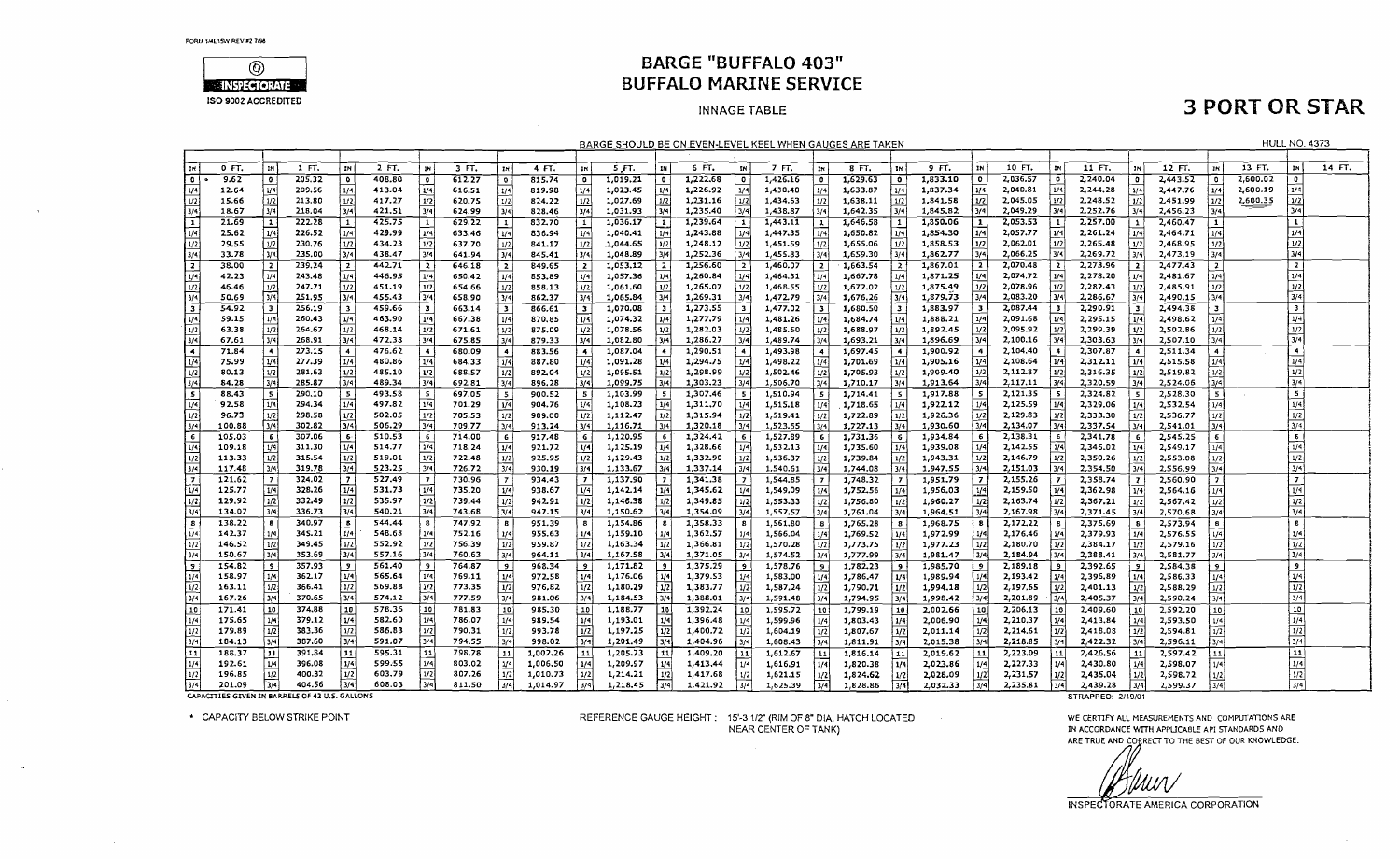$\sim$ 

 $\sim$ 



### **BARGE "BUFFALO 403" BUFFALO MARINE SERVICE**

#### **INNAGE TABLE**

## **4 PORT OR STAR**

**HULL NO. 4373** 

BARGE SHOULD BE ON EVEN-LEVEL KEEL WHEN GAUGES ARE TAKEN

|                   | 0 FT.  | IN                       | 1 FT.                                          | IN                   | 2 FT.  | IN                       | 3 FT.  | I IN           | 4 FT.  | IN              | 5 FT.    | ΙM             | 6 FT.    | IN                      | 7 FT.    | IN I                    | 8 FT.    | 1N             | 9 FT.    | IN I                   | 10 FT.   | IN.             | 11 FT.            | IN I  | 12 FT.   | IN.                     | $13 \text{ F}$ | IN I                    | 14 FT. |
|-------------------|--------|--------------------------|------------------------------------------------|----------------------|--------|--------------------------|--------|----------------|--------|-----------------|----------|----------------|----------|-------------------------|----------|-------------------------|----------|----------------|----------|------------------------|----------|-----------------|-------------------|-------|----------|-------------------------|----------------|-------------------------|--------|
| l o               | 7.57   | $\mathbf 0$              | 194.78                                         | $\bullet$            | 391.82 | $\bullet$                | 588.86 | $\bullet$      | 785.90 | $\bullet$       | 982.94   | $\mathbf{0}$   | 1,179.98 | $^{\circ}$              | 1,377.02 | $\bullet$               | 1,574.06 | $\mathbf{0}$   | 1,771.10 | $\bullet$              | 1,968.14 | $^{\circ}$      | 2,165.18          |       | 2,362.22 | $\sigma$                | 2.517.27       | $\circ$ 1               |        |
|                   | 9.32   | 1/4                      | 198.89                                         | 1/4                  | 395.93 | 1/4                      | 592.97 | 1/4            | 790.01 | 1/4             | 987.05   | 1/4            | 1,184.09 | 1/4                     | 1,381.13 | 1/4                     | 1,578.17 | 1/4            | 1,775,21 | M <sub>4</sub>         | 1.972.25 | 1/41            | 2.169.29          |       | 2,366,33 | 1/4                     | 2,517.91       | 1/4                     |        |
| 1/2               | 12.24  | 1/2                      | 202.99                                         | 1/2                  | 400.03 | 1/2                      | 597.07 | 1/2            | 794.11 | 1/2             | 991.15   | 1/2            | 1,188.19 | 1/2                     | 1,385.23 | 1/2                     | 1,582.27 | 1/2            | 1,779.31 | 1/2                    | 1,976.35 |                 | 2,173.39          |       | 2,370.43 | 1/2                     | 2,518.06       | 1/2                     |        |
| 3/4               | 15.16  | 3/4                      | 207.10                                         | 3/4                  | 404.14 | 3/4                      | 601.18 | 3/4            | 798.22 | 3/4             | 995.26   | 3/4            | 1,192.30 | 3/4                     | 1,389.34 |                         | 1,586.38 |                | 1,783.42 | 3/4                    | 1,980.46 | 3/4             | 2,177.50          |       | 2,374.54 | 3/4                     | 2,518.22       | 3/4                     |        |
| 1 1               | 18.09  | $\mathbf{1}$             | 211.20                                         | $\mathbf{1}$         | 408.24 | $\mathbf{1}$             | 605.28 | 1              | 802.32 | $\vert 1 \vert$ | 999.36   |                | 1,196.40 | $\mathbf{1}$            | 1,393.44 | $\mathbf{1}$            | 1,590.48 | 1 <sup>1</sup> | 1,787.52 |                        | 1,984.56 |                 | 2,181.60          |       | 2,378.64 |                         |                | $\mathbf{I}$            |        |
| 1/4               | 21.01  | 1/4                      | 215.31                                         | 1/4                  | 412.35 | 1/4                      | 609.39 | 1/4            | 806.43 | 1/4             | 1,003.47 | 1/4            | 1,200.51 | 1/4                     | 1,397.55 | 1/4                     | 1,594.59 | 1/4            | 1,791.63 | 1/4                    | 1,988.67 | 1/4             | 2,185.71          |       | 2,382.75 | 1/4                     |                | 1/4                     |        |
| 1/2               | 24.82  | 1/2                      | 219.41                                         | 1/2                  | 416.45 | 1/2                      | 613.49 | 1/2            | 810.53 | 1/2             | 1,007.57 | 1/2            | 1,204.61 | 1/2                     | 1,401.65 | 1/2                     | 1,598.69 | 1/2            | 1,795.73 | 1/2                    | 1,992.77 |                 | 2.189.81          |       | 2,386.85 | 1/2                     |                | 1/2                     |        |
| 3/4               | 28.62  | 3/4                      | 223.52                                         | 3/4                  | 420.56 | 3/4                      | 617.60 | 3/4            | 814.64 | 3/4             | 1,011.68 | l 3/4 l        | 1,208.72 | 3/4                     | 1,405.76 | 3/4                     | 1,602.80 | 3/4            | 1,799.84 | 3/4                    | 1,996.88 |                 | 2,193.92          |       | 2,390.96 | 3/4                     |                | 3/4                     |        |
| 12                | 32.72  | $\overline{2}$           | 227.62                                         | $\overline{2}$       | 424.66 | $\mathbf{z}$             | 621.70 | 2              | 818,74 | $\overline{2}$  | 1,015.78 | $\overline{2}$ | 1,212.82 | $\overline{2}$          | 1,409.86 | $\overline{z}$          | 1,606.90 |                | 1.803.94 | $\overline{z}$         | 2,000.98 |                 | 2,198.02          |       | 2,395.06 | $\mathbf{z}$            |                | $\mathbf{z}$            |        |
| 1/4               | 36.81  | 1/4                      | 231,73                                         | 1/4                  | 428.77 | 1/4                      | 625.81 | 1/4            | 822.85 | 1/4             | 1,019.89 |                | 1,216.93 | 1/4                     | 1,413.97 | 1/4                     | 1,611.01 | 1/4            | 1,808.05 | 1/4                    | 2,005.09 |                 | 2,202.13          |       | 2,399.17 | 1/4                     |                | 1/4                     |        |
| $\mathbf{u}$      | 40.91  | 1/2                      | 235.83                                         | 1/2                  | 432.87 | 1/2                      | 629.91 | 1/2            | 826.95 | 1/2             | 1,023.99 | 1/2            | 1,221.03 | 1/2                     | 1,418.07 | 1/2                     | 1,615.11 | 1/2            | 1,812.15 | 1/2                    | 2,009.19 |                 | 2,206.23          |       | 2,403.27 | 1/2                     |                | 1/2                     |        |
| $\sqrt{3/4}$      | 45.01  | 3/4                      | 239.94                                         | 3/4                  | 436.98 | 3/4                      | 634.02 | 3/4            | 831.06 | 3/4             | 1,028.10 | l 3/4 l        | 1,225.14 | 3/4                     | 1,422.18 | 3/4                     | 1,619.22 |                | 1,816.26 | 3/4                    | 2,013.30 |                 | 2,210.34          |       | 2,407.38 | 3/4                     |                | 3/4                     |        |
| 13                | 49.11  | $\overline{\phantom{a}}$ | 244,04                                         | 3 <sup>1</sup>       | 441.08 | -3                       | 638.12 | 3              | 835.16 | -31             | 1,032.20 | i 3            | 1,229.24 | $\overline{\mathbf{3}}$ | 1,426.28 | $\overline{\mathbf{3}}$ | 1,623.32 |                | 1,820.36 | -31                    | 2,017.40 |                 | 2,214.44          |       | 2,411.48 | $\overline{\mathbf{3}}$ |                | $\overline{\mathbf{3}}$ |        |
|                   | 53.20  | 1/4                      | 248.15                                         | 1/4                  | 445.19 | 1/4                      | 642,23 | 1/4            | 839.27 | 1/4             | 1,036.31 | 1/4            | 1,233.35 | 1/4                     | 1,430.39 | 1/4                     | 1,627.43 | 1/4            | 1,824.47 | 1/4                    | 2,021.51 | 1/4 I           | 2,218.55          | 1/4   | 2,415.59 | 1/4                     |                | 1/4                     |        |
| $\frac{1/4}{1/2}$ | 57.30  | 1/2                      | 252.25                                         | 1/2                  | 449.29 | 1/2                      | 646.33 | ม2             | 843.37 | 1/2             | 1,040.41 | 1/2            | 1,237.45 | 1/2                     | 1,434.49 | 1/2                     | 1,631.53 |                | 1,828.57 | 1/2                    | 2,025.61 | 1/2             | 2,222.65          |       | 2,419.69 | 1/2                     |                | 1/2                     |        |
| 3/4               | 61.40  | 3/4                      | 256.36                                         | 3/4                  | 453.40 | 3/4                      | 650.44 | 3/4            | 847.48 | 3/4             | 1,044.52 | 13/41          | 1,241.56 | 3/4                     | 1,438.60 | 3/4                     | 1,635.64 | 3/4            | 1,832.68 | 3/4                    | 2,029.72 |                 | 2,226.76          |       | 2,423.80 | 3/4                     |                | 3/4                     |        |
| ⊺∓                | 65.49  | $\overline{4}$           | 260,46                                         | $\blacktriangleleft$ | 457.50 | $\overline{\phantom{a}}$ | 654.54 | $\overline{4}$ | 851.58 | $\ddotmark$     | 1,048.62 | -41            | 1,245.66 | $\sim$                  | 1,442.70 | -4                      | 1,639.74 | $\overline{4}$ | 1.836.78 | $\left  \cdot \right $ | 2,033.82 |                 | 2,230.86          |       | 2,427.90 | $\blacktriangleleft$    |                | $\left  \right $        |        |
| 1/4               | 69.59  | 1/4                      | 264.57                                         | 1/4                  | 461.61 | 1/4                      | 658.65 | 1/4            | 855.69 | 1/4             | 1,052.73 | 1/4            | 1,249.77 | 1/4                     | 1,446.81 | 1/4                     | 1,643.85 |                | 1,840.89 | 1/4                    | 2,037.93 |                 | 2,234.97          | 1/4   | 2,432.01 | 1/4                     |                | 1/4                     |        |
| $\sqrt{1/2}$      | 73.61  | 1/2                      | 268.67                                         | 1/2                  | 465.71 | 1/2                      | 662.75 | 1/2            | 859.79 | 1/2             | 1,056.83 |                | 1,253.87 | 1/2                     | 1,450.91 | 1/2                     | 1,647.95 |                | 1,844.99 | 1/2                    | 2,042.03 |                 | 2,239.07          |       | 2,436.11 | 1/2                     |                | 1/2                     |        |
| 3/4               | 77.63  | 3/4                      | 272.78                                         | 3/4                  | 469.82 | 3/4                      | 666.86 | 3/4            | 863.90 | 3/4             | 1,060.94 | 3/41           | 1,257.98 | 3/4                     | 1,455.02 | 3/4                     | 1,652.06 | 3/4            | 1,849.10 | 3/4                    | 2,046.14 | 3/4             | 2,243.18          | 3/4   | 2,440.22 | 3/4                     |                | 3/4                     |        |
| ᠊                 | 81.65  | 5                        | 276.88                                         | - 5                  | 473.92 | 5                        | 670.96 | 5              | 868.00 | 5               | 1,065.04 | 5              | 1,262.08 | -5                      | 1,459.12 | 5                       | 1,656.16 | -5             | 1,853.20 | 5 <sup>1</sup>         | 2,050.24 |                 | 2,247.28          |       | 2,444.32 | 5                       |                | $5 \frac{1}{2}$         |        |
| 1/4               | 85.67  | 1/4                      | 280.99                                         | 1/4                  | 478.03 | 1/4                      | 675.07 | 1/4            | 872.11 | 1/4             | 1,069.15 | 1/4            | 1,266.19 | 1/4                     | 1,463.23 | 1/4                     | 1,660.27 | 1/4            | 1,857.31 | 1/4                    | 2,054.35 |                 | 2,251.39          |       | 2,448.43 | 1/4                     |                | 1/4                     |        |
| 1/2               | 89.69  | 1/2                      | 285.09                                         | 1/2                  | 482.13 | 1/2                      | 679.17 | 1/2            | 876.21 | 1/2             | 1,073.25 | l 1/2 I        | 1,270.29 | 1/2                     | 1,467.33 | 1/2                     | 1,664.37 |                | 1,861.41 | 1/2                    | 2,058.45 |                 | 2,255.49          |       | 2,452.53 | 1/2                     |                | 1/2                     |        |
| 3/4               | 93.70  | 3/4                      | 289.20                                         | 3/4                  | 486.24 | 3/4                      | 683.28 | 3/4            | 880.32 | 3/4             | 1,077.36 |                | 1,274.40 | 3/4                     | 1,471.44 | 3/4                     | 1,668.48 |                | 1,865.52 | 3/4                    | 2,062.56 |                 | 2,259.60          | 3/41  | 2,456.64 | 3/4                     |                | 3/4                     |        |
| l۶.               | 97.72  | 6                        | 293.30                                         | 6                    | 490.34 | 6                        | 687.38 | - 6            | 884.42 | -6              | 1,081,46 |                | 1,278.50 |                         | 1,475.54 | 6                       | 1,672.58 | -61            | 1,869.62 | 6                      | 2,066.66 |                 | 2,263.70          | 6.    | 2,460.74 | 6                       |                | $\overline{6}$          |        |
| l 1/4             | 101.74 | 1/4                      | 297.41                                         | 1/4                  | 494.45 | 1/4                      | 691.49 | 1/4            | 888.53 | 1/4             | 1,085.57 | 1/4            | 1,282.61 | 1/4                     | 1,479.65 | 1/4                     | 1,676.69 |                | 1,873.73 | 1/4                    | 2.070.77 | 1/4             | 2,267.81          | 1/4   | 2,464.85 | 1/4                     |                | 1/4                     |        |
| 1/2               | 105.76 | 1/2                      | 301.51                                         | 1/2                  | 498.55 | 1/2                      | 695.59 | yz             | 892.63 | 1/2             | 1,089.67 | l 1/2 l        | 1,286.71 | 1/2                     | 1,483.75 | 1/2                     | 1,680.79 | 1/2            | 1,877.83 | 1/2                    | 2.074.87 | U <sub>2</sub>  | 2,271.91          | 1/21  | 2,468.64 | 1/2                     |                | 1/2                     |        |
| ەرد (             | 109.78 | 3/4                      | 305.62                                         | 3/4                  | 502.66 | 3/4                      | 699.70 | 3/4            | 896.74 | 3/4             | 1,093.78 | ا 3/4          | 1,290.82 | 3/4                     | 1,487.86 | 3/4                     | 1,684.90 | 3/4            | 1,881.94 | 3/4                    | 2,078.98 | 3/4             | 2,276.02          |       | 2,472.43 | 3/4                     |                | 3/4                     |        |
|                   | 113,80 | $\overline{7}$           | 309.72                                         | $\overline{z}$       | 506.76 | $\overline{z}$           | 703.80 | $\overline{z}$ | 900.84 | 7 <sup>1</sup>  | 1,097.88 | l 7 i          | 1,294.92 | - 7                     | 1,491.96 | $\overline{ }$          | 1,689.00 | - 7 I          | 1,886.04 | - 7 1                  | 2,083.08 |                 | 2,280.12          |       | 2,476.22 | 7                       |                | -71                     |        |
| l 1/4             | 117.82 | 1/4                      | 313.83                                         | 1/4                  | 510.67 | 1/4                      | 707.91 | 1/4            | 904.95 | 1/4             | 1,101.99 | 1/4            | 1,299.03 | 1/4                     | 1,496.07 | 1/4                     | 1,693.11 | 1/4            | 1,890.15 | 1/4                    | 2,087.19 | V4              | 2,284.23          | 1/4 I | 2,480.01 | 1/4                     |                | 1/4                     |        |
| l 1/2             | 121.84 | 1/2                      | 317.93                                         | 1/2                  | 514.97 | 1/2                      | 712.01 | 1/2            | 909.05 | 1/21            | 1,106.09 | 1/2            | 1,303.13 | 1/2                     | 1,500.17 | 1/2                     | 1,697.21 |                | 1,894.25 | 1/2                    | 2,091.29 | 1/2             | 2,288.33          | 1/2   | 2,483.16 | 1/2                     |                | 1/2                     |        |
| 3/4               | 125.86 | 3/4                      | 322.04                                         | 3/4                  | 519.08 | 3/4                      | 716.12 | 3/4            | 913.16 | 3/4             | 1,110.20 | 3/4            | 1,307.24 | 3/4                     | 1,504.28 |                         | 1,701.32 |                | 1,898.36 | 3/4                    | 2,095.40 |                 | 2,292.44          | 374   | 2,486.32 | 3/4                     |                | 3/4                     |        |
| lв                | 129.88 | - 6                      | 326.14                                         | 8                    | 523.18 | 8                        | 720.22 | 8              | 917.26 | $\bf{8}$        | 1,114.30 | B              | 1,311.34 |                         | 1,508.38 | 8                       | 1,705.42 | 8 <sup>1</sup> | 1,902.46 | $\mathbf{s}$           | 2,099.50 |                 | 2,296.54          |       | 2,489.48 | $\mathbf{8}$            |                | $\overline{\mathbf{s}}$ |        |
| 1/4               | 133.89 | 1/4                      | 330.25                                         | 1/4                  | 527.29 | 1/4                      | 724.33 | 1/4            | 921.37 |                 | 1,118.41 | 1/4            | 1,315.45 |                         | 1,512.49 | 1/4                     | 1,709.53 | 1/4            | 1,906.57 | 1/4                    | 2,103.61 |                 | 2,300.65          |       | 2,492.64 | 1/4                     |                | 1/4                     |        |
| 1/2               | 137.91 | 1/2                      | 334.35                                         | 1/2                  | 531.39 | 1/2                      | 728.43 | 1/2            | 925.47 | 1/2             | 1,122.51 | 1/2            | 1,319.55 | 1/2                     | 1,516.59 | 1/2                     | 1,713.63 | 1/2            | 1,910.67 | 1/2                    | 2,107.71 | 1/2             | 2,304.75          | 1/2   | 2,495.17 | 1/2                     |                | 1/2                     |        |
| 13/4              | 141.93 | 3/4                      | 338.46                                         | 3/4                  | 535.50 | 3/4                      | 732.54 | 3/4            | 929.58 | 3/4             | 1,126.62 | 13/41          | 1,323.66 | 3/4                     | 1,520.70 | 3/4                     | 1,717.74 | 3/4            | 1,914.78 | 3/4                    | 2,111.82 |                 | 2,308.86          |       | 2,497.69 | 3/4                     |                | 3/4                     |        |
|                   | 145.95 | -9                       | 342.56                                         | 19                   | 539.60 | -9                       | 736.64 | 9.             | 933.68 | $\overline{9}$  | 1,130.72 | l 9.           | 1,327,76 |                         | 1,524.80 |                         | 1,721.84 | ا دې           | 1,918.88 | -91                    | 2,115.92 |                 | 2,312.96          | ۰     | 2,500.22 | $\overline{9}$          |                | ا و                     |        |
| 1/4               | 149.97 | 1/4                      | 346.67                                         | 1/4                  | 543.71 | 1/4                      | 740.75 | 1/4            | 937.79 | 1/4             | 1,134.83 | l 1/4 l        | 1,331.87 | 174                     | 1,528.91 | 1/4                     | 1,725.95 |                | 1,922.99 | 1/4                    | 2,120.03 |                 | 2,317.07          | 1/4   | 2,502.75 | 1/4                     |                | 1/4                     |        |
| l 1/2             | 153.99 | 1/2                      | 350.77                                         | 1/2                  | 547.81 | 1/2                      | 744.85 | 1/2            | 941.89 | 1/2             | 1,138.93 | 1/2            | 1,335.97 | 1/2                     | 1,533.01 | 1/2                     | 1,730.05 | 1/2            | 1,927.09 | 1/2                    | 2,124.13 | 1/2             | 2.321.17          | 1/2   | 2,504.64 | 1/2                     |                | 1/2                     |        |
| 314               | 158.01 | 3/4                      | 354.88                                         | 3/4                  | 551.92 | 3/4                      | 748.96 | $\sqrt{3/4}$   | 946.00 | 3/4             | 1,143.04 | 3/4            | 1,340.08 | 3/4                     | 1,537.12 | 3/4                     | 1,734.16 | 3/4            | 1,931.20 | 3/4                    | 2,128.24 | 3/4             | 2,325.28          | 3/4   | 2,506.54 | 3/4                     |                | 3/4                     |        |
| j 10              | 162.03 | 10                       | 358.98                                         | 10                   | 556,02 | 30 <sup>1</sup>          | 753.06 | 10             | 950.10 | 10 <sup>1</sup> | 1,147.14 | 10             | 1,344.18 | 10                      | 1,541.22 | 10                      | 1,738,26 | 10             | 1,935.30 | 10 <sup>1</sup>        | 2,132.34 | 10 <sup>1</sup> | 2,329.38          | 10    | 2,508.43 | <b>10</b>               |                | 10                      |        |
| 1/5               | 166.05 | 1/4                      | 363.09                                         | 1/4                  | 560.13 | 1/4                      | 757.17 | 1/4            | 954.21 | 1/4             | 1,151.25 | 1/4            | 1,348.29 | 1/4                     | 1,545.33 | 1/4                     | 1,742.37 | 1/4            | 1,939.41 | 1/4                    | 2,136.45 | 1/4             | 2,333.49          | 1/4   | 2,510.33 | 1/4                     |                | 1/4                     |        |
| 1/2               | 170.15 | 1/2                      | 367.19                                         | 1/2                  | 564.23 | 1/2                      | 761.27 | 1/2            | 958.31 | 1/2             | 1,155.35 | 1/2            | 1,352.39 | 1/2                     | 1,549.43 | 1/2                     | 1,746.47 | 1/2            | 1,943.51 | 1/2                    | 2,140.55 | 1/2             | 2,337.59          | 1/2   | 2,511.59 | 1/2                     |                | 1/2                     |        |
|                   | 174.26 | 3/4                      | 371.30                                         | 3/4                  | 568.34 | 3/4                      | 765.38 | 3/4            | 962.42 | 3/4             | 1,159.46 | 3/4            | 1,356.50 | 3/4                     | 1,553.54 | 3/4                     | 1,750.58 | 3/4            | 1,947.62 | 3/4                    | 2,144.66 | 3/4             | 2,341.70          | 3/4   | 2,512.85 | 3/4                     |                | 3/4                     |        |
|                   | 178.36 | 11                       | 375.40                                         | 11                   | 572.44 | 11                       | 769.48 | 11             | 966.52 | 11              | 1,163.56 | i 11 l         | 1,360.60 | 11                      | 1,557.64 | 11                      | 1,754,68 | 11             | 1,951.72 | 11                     | 2,148.76 | 11              | 2,345.80          |       | 2,514.12 | 11                      |                | 11                      |        |
| ا v               | 182.47 | 1/4                      | 379.51                                         | ا 1/4                | 576.55 | 1/4                      | 773.59 | 1/4            | 970.63 | 1/4             | 1,167.67 |                | 1,364.71 |                         | 1,561.75 | 1/4                     | 1,758.79 | 1/4            | 1,955.83 | 1/4                    | 2,152.87 |                 | 2,349.91          | 1/4   | 2,515.38 | 1/4                     |                | 1/4                     |        |
|                   | 186.57 | 1/2                      | 383.61                                         | 1/2                  | 580.65 | 1/2                      | 777.69 | $ _{1/2} $     | 974.73 | 1/2             | 1,171.77 |                | 1,368.81 | 1/2                     | 1,565.85 | 1/2                     | 1,762.89 | 1/2            | 1,959.93 | 1/2                    | 2,156.97 |                 | 2,354,01          |       | 2,516.01 | 1/2                     |                | $\overline{u}$          |        |
|                   | 190.68 | 3/4                      | 387.72                                         | 3/4                  | 584.76 | 3/4                      | 781.80 | 3/4            | 978.84 | 3/4             | 1,175.88 |                | 1,372.92 |                         | 1,569.96 | 3/4                     | 1,767.00 | 3/41           | 1,964.04 | 3/4                    | 2,161.08 | 3/4             | 2,358.12          | 3/4   | 2,516.64 | 3/4                     |                | 3/4                     |        |
|                   |        |                          | CAPACITIES GIVEN IN BARRELS OF 42 U.S. GALLONS |                      |        |                          |        |                |        |                 |          |                |          |                         |          |                         |          |                |          |                        |          |                 | STRAPPED: 2/19/01 |       |          |                         |                |                         |        |

CAPACITIES GIVEN IN BARRELS OF 42 U.S. GALLONS

\* CAPACITY BELOW STRIKE POINT

REFERENCE GAUGE HEIGHT: 15'-4 1/4" (RIM OF 8" DIA, HATCH LOCATED NEAR CENTER OF TANK)

 $\mathbf{r}$ 

WE CERTIFY ALL MEASUREMENTS AND COMPUTATIONS ARE IN ACCORDANCE WITH APPLICABLE API STANDARDS AND ARE TRUE AND CORRECT TO THE BEST OF OUR KNOWLEDGE.

и#н.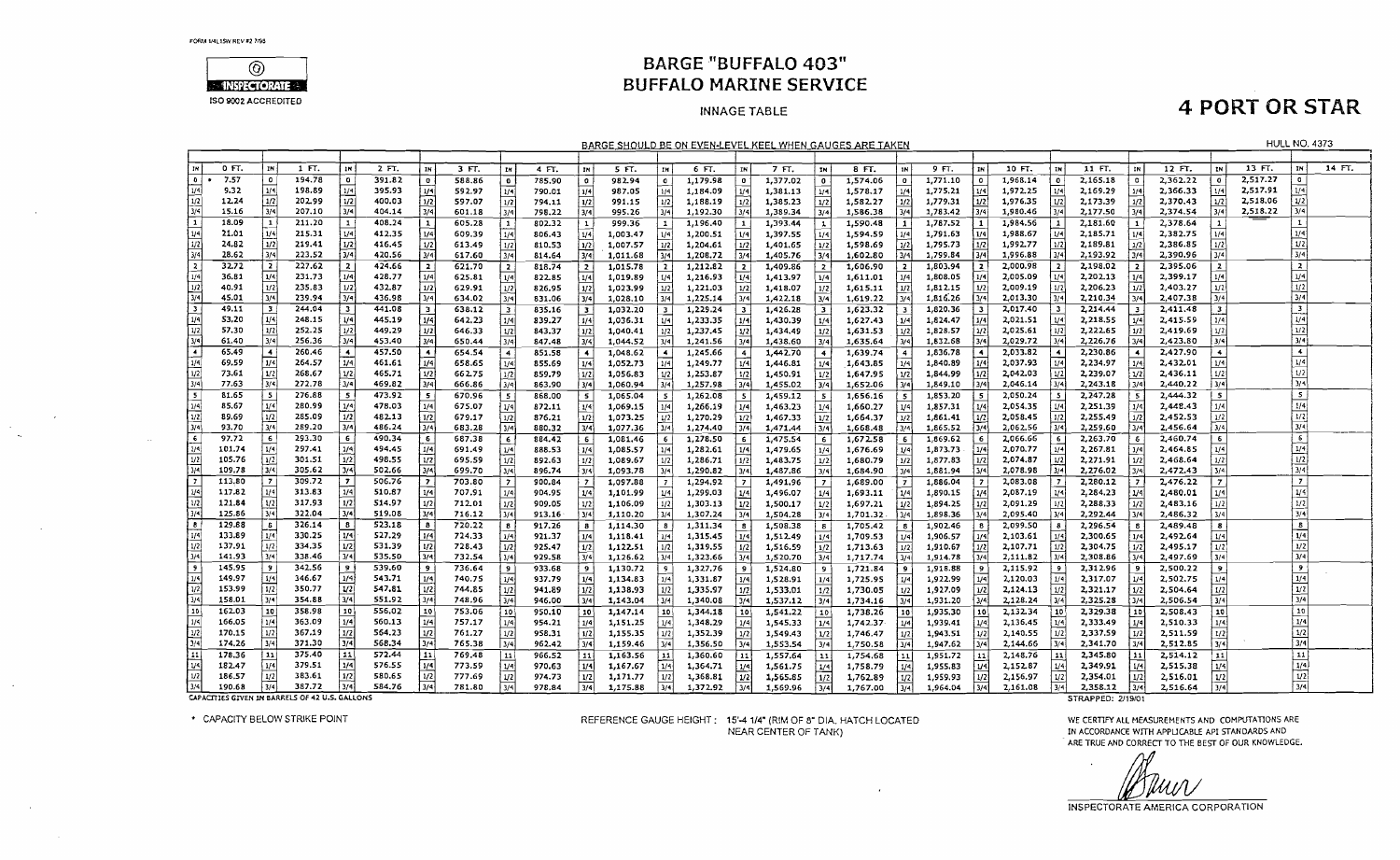

### **BARGE "BUFFALO 403" BUFFALO MARINE SERVICE**

 $\mathcal{L}$ 

#### **INNAGE TABLE**

## **5 PORT OR STAR**

|                         |                |                               |                 |                         |                  |                    |                  |                         |                  |                         |                      |                          | <u>BARGE SHOULD BE ON EVEN-LEVEL KEEL WHEN GAUGES ARE TAKEN</u> |                  |                      |                         |                      |                         |                      |                         |                      |                |                      |                  |                      |                         | <b>HULL NO. 4373</b> |                         |        |
|-------------------------|----------------|-------------------------------|-----------------|-------------------------|------------------|--------------------|------------------|-------------------------|------------------|-------------------------|----------------------|--------------------------|-----------------------------------------------------------------|------------------|----------------------|-------------------------|----------------------|-------------------------|----------------------|-------------------------|----------------------|----------------|----------------------|------------------|----------------------|-------------------------|----------------------|-------------------------|--------|
|                         |                |                               |                 |                         |                  |                    |                  |                         |                  |                         |                      |                          |                                                                 |                  |                      |                         |                      |                         |                      |                         |                      |                |                      |                  |                      |                         |                      |                         |        |
| ∣ IN '                  | 0 FT.          | <b>IN</b>                     | 1 FT.           | IN                      | 2 FT.            | 1N                 | 3 FT.            | IN                      | 4 FT.            | <b>1N</b>               | 5 FT.                | IN.                      | 6 FT.                                                           | <b>IN</b>        | 7 FT.                | IN                      | 8 FT.                | <b>IN</b>               | 9 FT.                | i IN İ                  | 10 FT.               | l IN           | 11 FT.               | IN               | 12 FT.               | IN                      | 13 FT.               |                         | 14 FT. |
| তি :                    | 9.32           | $\overline{\mathbf{0}}$       | 198.89          | 0                       | 395.98           | l a                | 593.07           | $\bullet$               | 790.16           | $\bullet$               | 987.25               | $\overline{\mathbf{0}}$  | 1,184.33                                                        | - 0              | 1,381.42             | l o                     | 1,578.51             | $^{\circ}$              | 1,775.60             | $\overline{\mathbf{0}}$ | 1,972.69             | $^{\circ}$     | 2,169.77             | $\mathbf{D}$     | 2,366.86             | $^{\circ}$              | 2,518.47             | $\bullet$               |        |
| 1/4                     | 12.24          | 1/4                           | 203.00          | 1/4                     | 400.09           | 1/4                | 597.18           | 1/4                     | 794.26           | 1/4                     | 991.35               | 1/4                      | 1,188.44                                                        | 1/4              | 1,385.53             | 1/4                     | 1,582.62             | 1/4                     | 1,779.70             | 1/4                     | 1,976.79             | 1/4            | 2,173.88             | 1/4              | 2,370.97             | 1/4                     | 2,518.62             |                         |        |
| l 1/2 l                 | 15.16          | 1/2                           | 207.11          | 1/2                     | 404.19           | $1/2$ <sup>1</sup> | 601.28           | 1/2                     | 798.37           | 1/2                     | 995.46               | 1/2                      | 1,192.55                                                        | 1/2              | 1,389.63             | 1/2                     | 1,586.72             | 1/2                     | 1,783.81             | 1/2                     | 1,980.90             | 1/2            | 2,177.99             | 1/2              | 2,375.07             | 1/2                     | 2,518.78             | $1/2$                   |        |
| 3/4                     | 18.09          | 3/4                           | 211.21          | $\sqrt{3/4}$            | 408.30           | 3/4                | 605.39           | 3/4                     | 802.48           | 3/4                     | 999.56               | 3/4                      | 1,196.65                                                        |                  | 1,393.74             | 11/4                    | 1,590.83             | 3/4                     | 1,787.92             | 3/4                     | 1,985.00             | 3/4            | 2,182.09             | $\overline{3/4}$ | 2,379.18             | 3/4                     |                      | 3/4                     |        |
| $\mathbf{1}$            | 21.01          | $\mathbf{1}$                  | 215.32          | 1                       | 412.41           | 1                  | 609.49           | $\vert$ 1               | 806.58           | $\overline{1}$          | 1,003.67             | $\mathbf{1}$             | 1,200.76                                                        |                  | 1,397.85             | 1                       | 1,594.93             | 1                       | 1,792.02             |                         | 1,989.11             | $\mathbf{1}$   | 2,186.20             |                  | 2,383.29             | $\mathbf{1}$            |                      | $\mathbf{1}$            |        |
| 1/4                     | 24.82          | 1/4                           | 219.42          | 1/4                     | 416.51           | 1/4                | 613.60           | $1/4$                   | 810.69           | 1/4                     | 1,007.78             | 1/4                      | 1,204.86                                                        | 1/4              | 1,401.95             |                         | 1,599.04             | 1/4                     | 1,796.13             | 1/4                     | 1,993,22             | 1/4            | 2,190.30             |                  | 2,387.39             | 1/4                     |                      | 1/4                     |        |
| 1/2                     | 28.62          | 1/2                           | 223.53          | 1/2                     | 420.62           | $\frac{1/2}{3/4}$  | 617.71           | $\sqrt{2}$              | 814.79           | 1/2                     | 1,011.88             | 1/2                      | 1,208.97                                                        | 1/2              | 1,406.06             | 1/2                     | 1,603.15             | 1/2                     | 1,800.23             | 1/2                     | 1,997.32             | 1/2            | 2,194.41             | 1/2              | 2,391.50             | 1/2                     |                      | 1/2                     |        |
| 3/4                     | 32.72          | 3/4                           | 227.64          | 3/4                     | 424.72           |                    | 621.81           | 3/4                     | 818.90           | 3/4                     | 1,015.99             | 3t                       | 1,213.08                                                        | 3/4              | 1,410.16             | 374                     | 1,607.25             | 3/4                     | 1,804.34             | 3/4                     | 2,001.43             | 3/4            | 2,198.52             | 3/4              | 2,395.60             | 3/4                     |                      | 3/4                     |        |
| $\mathbf{z}$            | 36.81          | $\overline{2}$                | 231.74          | $\overline{2}$          | 428.83           | 2                  | 625.92           | $\overline{2}$          | 823.01           | $\overline{2}$          | 1,020.09             | $\overline{2}$           | 1.217.18                                                        |                  | 1,414.27             | l 2                     | 1,611.36             | $\overline{\mathbf{z}}$ | 1,808.45             |                         | 2,005.53             | $\mathbf{z}$   | 2,202.62             | - 2              | 2,399.71             | $\overline{2}$          |                      | $\overline{\mathbf{z}}$ |        |
| 1/4                     | 40.91          | 1/4                           | 235.85          | 1/4                     | 432.94           | 1/4                | 630.02           | 1/4                     | 827.11           | 1/4                     | 1,024.20             | 1/4                      | 1,221.29                                                        | 1/4              | 1,418.38             | 1/4                     | 1,615.46             | 1/4                     | 1,812.55             | 1/4                     | 2,009.64             | 1/4            | 2,206.73             | 1/4              | 2,403.82             | 1/4                     |                      | 1/4                     |        |
| 1/2                     | 45.01          | 1/2                           | 239,95          | 1/2                     | 437.04           | 1/2                | 634.13           | 1/2                     | 831.22           | 1/2                     | 1,028.31             | 1/2                      | 1,225.39                                                        | 1/2              | 1,422.48             | 1/2                     | 1,619.57             | 1/2                     | 1,816.66             | 1/2                     | 2.013.75             | 1/2            | 2,210.83             | 1/2              | 2,407.92             | 1/2                     |                      | 1/2                     |        |
| 3/4                     | 49.11          | 3/4                           | 244.06          | 3/4                     | 441.15           | 3/4                | 638.24           | 3/4                     | 835.32           | 3/4                     | 1,032.41             | 3/4                      | 1,229.50                                                        | 3/4              | 1,426.59             | 3/4                     | 1,623.63             | 3/4                     | 1,820.76             | 3/4                     | 2,017.85             | 3/4            | 2,214.94             | 3/4              | 2,412.03             | 3/4                     |                      | 3/4                     |        |
| $\overline{\mathbf{3}}$ | 53,20          | $\overline{\mathbf{3}}$       | 248.17          | $\overline{\mathbf{3}}$ | 445.25           | 3                  | 642.34           | $\overline{\mathbf{3}}$ | 839.43           | $\overline{\mathbf{3}}$ | 1,036.52             | $\overline{\mathbf{3}}$  | 1,233.61                                                        | - 3              | 1,430.69             | 3                       | 1,627.78             | <b>3</b>                | 1,824.87             | 3                       | 2,021.96             | - 3            | 2,219.05             |                  | 2,416.13             | $\overline{\mathbf{3}}$ |                      | $\overline{\mathbf{3}}$ |        |
| 1/4                     | 57,30          | 1/4                           | 252.27          | 1/4                     | 449,36           | 1/4                | 646.45           | 1/4                     | 843.54           | 1/4                     | 1,040.62             | 1/4                      | 1,237.71                                                        | 1/4              | 1,434.80             | 1/4                     | 1,631.89             | 1/4                     | 1,828.98             | 1/4                     | 2026.06              | 1/4            | 2,223.15             |                  | 2,420.24             | 1/4                     |                      | 1/4                     |        |
| 1 1/2 1                 | 61.40          | $1/2$<br>$\overline{3/4}$     | 256.38          | $1/2$                   | 453.47           | 1/2                | 650.55           | 1/2                     | 847.64           | 1/2                     | 1,044.73             | 1/2                      | 1,241.82                                                        | 1/2              | 1,438.91             | 1/2                     | 1,635.99             | 1/2                     | 1,833.08             | 1/2<br>3/4              | 2,030.17             | 1/2            | 2,227.26             |                  | 2,424.35             |                         |                      | 1/2<br>3/4              |        |
| 3/4 ا<br>$\overline{4}$ | 65.49          |                               | 260.48          | 13/4                    | 457.57           | 3/4                | 654.66           | 3/4                     | 851.75           | 3/4                     | 1,048.84             | 3/4                      | 1,245.92                                                        | 3/4              | 1,443.01             | 3/4                     | 1,640.10             | 3/4                     | 1,837.19             |                         | 2.034.28             |                | 2,231.36             |                  | 2,428.45             | 3/4                     |                      | $\overline{4}$          |        |
|                         | 69.59          | i⊸<br>1/4                     | 264.59          | $\overline{4}$          | 461.68           | $\overline{4}$     | 658.77           | $\blacktriangleleft$    | 855.85           | $\overline{\mathbf{A}}$ | 1,052.94             |                          | 1,250.03                                                        | $\boldsymbol{A}$ | 1,447.12             | $\overline{\mathbf{4}}$ | 1,644.21             | $\overline{4}$          | 1,841.29<br>1,845,40 | $\overline{4}$<br>1/4   | 2,038.38<br>2,042.49 | 1/4            | 2,235.47             |                  | 2,432.56             | $\blacktriangleleft$    |                      | 1/4                     |        |
| 1/4                     | 73.61<br>77.63 | 1/2                           | 268.70<br>27280 | 1/4<br>1/2              | 465.78<br>469.89 | 1/4                | 662.87           | 1/4                     | 859.96           | 1/4                     | 1,057.05             | 1/4                      | 1,254.14                                                        | 1/4              | 1,451.22             | 1/4<br>1/2              | 1,648.31<br>1,652.42 | 1/4<br>1/2              | 1,849.51             | 1/2                     | 2,046.59             | 1/2            | 2,239.58<br>2,243.68 | 1/4              | 2,436.66<br>2,440.77 | 1/4<br>1/2              |                      | 1/2                     |        |
| 1/2 <br>3/4             | 81.65          | 3/4                           | 276.91          | 3/4                     | 474.00           | 1/2<br>3/4         | 666.98<br>671.08 | 1/2<br>3/4              | 864.07<br>868.17 | 1/2<br>3/4              | 1,061.15<br>1,065.26 | 1/2<br>3/4               | 1,258,24<br>1,262.35                                            | 1/2<br>3/4       | 1,455.33<br>1,459.44 |                         | 1,656.52             | 3/4                     | 1,853.61             | 3/4                     | 2,050.70             | 3/4            | 2,247.79             | 1/2<br>3/4       | 2,444.88             | 3/4                     |                      | 3/4                     |        |
| - 51                    | 85.67          |                               | 281.01          |                         | 478.10           |                    |                  |                         |                  |                         |                      |                          |                                                                 |                  |                      |                         |                      |                         | 1,857.72             |                         | 2,054.81             | - 5            | 2,251.89             |                  |                      | 5 <sub>1</sub>          |                      | $\sqrt{5}$              |        |
| 1/4                     | 89.69          | $\vert$ 5<br>$\overline{1/4}$ | 285.12          | 5<br>1/4                | 48221            | ì5<br>l 1/4        | 675.19<br>679.30 | 5                       | 872.28<br>876.38 | - 5<br>1/4              | 1,069.37<br>1,073.47 | - 5                      | 1,266.45<br>1,270.56                                            | -5               | 1,463.54<br>1,467.65 |                         | 1,660.63<br>1.664.74 | 5<br>1/4                | 1,861.82             | l 5<br>1/4              | 2,058.91             | 1/4            | 2,256.00             | -5               | 2,448.98<br>2,453.09 |                         |                      | 1/4                     |        |
| 1/2                     | 93.70          | $\frac{1}{2}$                 | 289.23          |                         | 486.31           | $\sqrt{1/2}$       | 683.40           | 1/4<br>1/2              | 880.49           | 1/2                     | 1,077.58             | 1/4<br>1/2               | 1,274.67                                                        | 1/4<br>1/2       | 1,471.75             | 1/2                     | 1.668.84             | 1/2                     | 1,865.93             | 1/2                     | 2,063.02             | 1/2            | 2,260.11             | 1/2              | 2,457.19             | 1/4<br>1/2              |                      | 1/2                     |        |
| 3/4                     | 97.72          | 3/4                           | 293.33          | 1/2<br>3/4.             | 490.42           | 3/4                | 687.51           | 3/4                     | 884.60           | 3/4                     | 1,081.68             | 3/4                      | 1,278.77                                                        | 3/4              | 1,475.86             |                         | 1,672.95             | 3/4                     | 1,870.04             | 3/4                     | 2,067.12             | 3/4            | 2,264.21             |                  | 2,461,30             | 3/4                     |                      | 3/4                     |        |
| 6                       | 101.74         | $\sim$                        | 297.44          | -6                      | 494.53           | - 6                | 691.61           | - 6                     | 888.70           | - 6                     | 1,085.79             | - 6                      | 1,282.88                                                        |                  | 1,479.97             |                         | 1,677.05             | -6                      | 1,874.14             | -6                      | 2,071.23             | 6              | 2,268.32             |                  | 2,465.41             | $6\phantom{1}$          |                      | - 6                     |        |
| 1 1/4 1                 | 105.76         | 1/4                           | 301.54          | 1/4                     | 498.63           | 1/4                | 695.72           | 1/4                     | 89281            | 1/4                     | 1,089.90             | 1/4                      | 1,286.98                                                        |                  | 1,484.07             |                         | 1,681.16             | 1/4                     | 1,878.25             | 1/4                     | 2,075.34             | 1/4            | 2,272.42             | 1/4              | 2,469.20             | 1/4                     |                      | 1/4                     |        |
| $\frac{1}{2}$           | 109.78         | 1/2                           | 305.65          | 1/2                     | 502.74           | 1/2                | 699.83           | 1/2                     | 896.91           | 1/2                     | 1,094.00             | 1/2                      | 1,291.09                                                        | 1/2              | 1,488.18             | 1/2                     | 1,685.27             | 1/2                     | 1,882.35             | 1/2                     | 2,079.44             | 1/2            | 2,276.53             | 1/2              | 2,472.99             | 1/2                     |                      | 1/2                     |        |
| i 3/4 i                 | 113,80         | 13/4                          | 309.76          | 3/4                     | 506.84           | 3/4                | 703.93           | 3/4                     | 901.02           | 3/4                     | 1,098.11             | 3/4                      | 1,295.20                                                        |                  | 1,492.28             | 3/4                     | 1,689.37             | 3/4                     | 1,886.46             | 3/4                     | 2,083.55             | 3/4            | 2,280.64             | l 3/4            | 2,476.78             | 3/4                     |                      | 3/4                     |        |
| 7                       | 117.82         | $\overline{7}$                | 313.86          | $\overline{z}$          | 510.95           | $\overline{7}$     | 708.04           | $\overline{ }$          | 905.13           | $\overline{7}$          | 1,102.21             | $\overline{\phantom{a}}$ | 1,299.30                                                        | -7               | 1,496.39             | $\overline{z}$          | 1,693.48             |                         | 1,890.57             | -7                      | 2,087.65             | $\overline{z}$ | 2,284.74             | $\overline{z}$   | 2,480.57             |                         |                      | $\overline{z}$          |        |
| 1/4                     | 121.84         | 1/4                           | 317.97          | 1/4                     | 515.06           | 1/4                | 712.14           | 1/4                     | 909.23           | $\lceil$ 1/4 $\rceil$   | 1,106.32             | 1/4                      | 1,303.41                                                        |                  | 1,500.50             |                         | 1,697.58             | 1/4                     | 1,894.67             | 1/4                     | 2,091.76             | 1/4            | 2,288.85             | 1/4              | 2,483.72             |                         |                      | 1/4                     |        |
|                         | 125.86         | 1/2                           | 322.07          | 1/2                     | 519.16           | 1/2                | 716.25           | 1/2                     | 913.34           | 1/2                     | 1,110.43             | 1/2                      | 1,307.51                                                        |                  | 1,504.60             |                         | 1,701.69             |                         | 1,898.78             | 1/2                     | 2,095.87             | 1/2            | 2,292.95             | 1/2              | 2,486.88             | 1/2                     |                      | 1/2                     |        |
| 374                     | 129,88         | 3/4                           | 326.18          | 3/4                     | 523.27           | 3/4                | 720.36           | 3/4                     | 917.44           | 3/4                     | 1,114.53             | 3/4                      | 1,311.62                                                        |                  | 1,508.71             |                         | 1,705.80             | 3/4                     | 1,902.88             |                         | 2,099.97             | 3/4            | 2,297.06             | 3/4              | 2,490.04             |                         |                      | 3/4                     |        |
| İв                      | 133.89         | $\mathbf{8}$                  | 330.29          | $\bf{8}$                | 527.37           | $\mathbf{g}$       | 724.46           | - 6                     | 921.55           | - 8                     | 1,118.64             | -8                       | 1,315,73                                                        |                  | 1,512.81             |                         | 1,709.90             |                         | 1,906.99             | 8                       | 2,104.08             | $\mathbf{g}$   | 2,301.17             | 8                | 2,493.20             | -8                      |                      | 8                       |        |
| 1/4                     | 137.91         | 1/4                           | 334.39          | 1/4                     | 531.48           | 1/4                | 728,57           | 1/4                     | 925.66           | 1/4                     | 1,122.74             | 1/4                      | 1,319.83                                                        |                  | 1,516.92             |                         | 1,714.01             | 1/4                     | 1,911.10             | 1/4                     | 2,108.18             | 1/4            | 2,305.27             | 1/4              | 2,495.73             | 1/4                     |                      | 1/4                     |        |
| 1/2                     | 141.93         | 1/2                           | 338.50          | $\overline{1/2}$        | 535.59           | $\overline{1/2}$   | 732.67           | 1/2                     | 929.76           | 1/2                     | 1,126.85             | 1/2                      | 1,323.94                                                        |                  | 1.521.03             |                         | 1,718.11             | 1/2                     | 1,915.20             |                         | 2,112.29             | 1/2            | 2,309.38             | 1/2              | 2,498.25             | 1/2                     |                      | 1/2                     |        |
| 3/4                     | 145.95         | 3/4                           | 342.60          | 3/4                     | 539.69           | 3/4                | 736.78           | 3/4                     | 933.87           | 13/4                    | 1,130.96             | 3/4                      | 1,328.04                                                        |                  | 1,525.13             |                         | 1,722.22             | $\overline{3}$          | 1,919.31             |                         | 2,116.40             | 3/4            | 2,313.48             | 3/4              | 2,500.78             | 3/4                     |                      | 3/4                     |        |
| $\cdot$                 | 149.97         | و آ                           | 346.71          | - 9                     | 543.80           | - 19               | 740.89           | $\overline{9}$          | 937.97           | وإ                      | 1,135.06             | -9                       | 1,332.15                                                        |                  | 1,529.24             |                         | 1.726.33             | -9                      | 1,923.41             |                         | 2.120.50             | 9              | 2,317.59             |                  | 2,503.31             | 9                       |                      | -9                      |        |
| 1/4                     | 153.99         | 1/4                           | 350.82          | 1/4                     | 547.90           | 1/4                | 744.99           | 1/4                     | 942.08           | 1/4                     | 1,139.17             | 1/4                      | 1,336.26                                                        |                  | 1,533.34             |                         | 1,730.43             | 1/4                     | 1,927.52             |                         | 2,124.61             | 1/4            | 2,321.70             | 1/4              | 2,505.20             | 1/4                     |                      | 1/4                     |        |
| 1/2                     | 158.01         | 1/2                           | 354.92          | 1/2                     | 552.01           | 1/2                | 749.10           | 1/2                     | 946.19           | 1/2                     | 1,143.27             | 1/2                      | 1,340.36                                                        |                  | 1,537.45             |                         | 1,734.54             | 1/2                     | 1,931.63             | 1/2                     | 2,128.71             | 1/2            | 2,325.80             | 1/2              | 2,507.10             | 1/2                     |                      | 1/2                     |        |
| i 3/4 l                 | 162.03         | 3/4                           | 359.03          | 3/4                     | 556.12           | 314 ا              | 753.20           | 4 لالا                  | 950.29           | 3/4                     | 1,147.38             | 3/4                      | 1,344.47                                                        |                  | 1,541.56             |                         | 1,738.64             | 3/4                     | 1,935.73             | 3/4                     | 2,132.82             | 3/4            | 2,329.91             | 3/4              | 2,508.99             | 3/4                     |                      | 3/4                     |        |
| 10                      | 166.05         | 10                            | 363.13          | 10                      | 560.22           | 10                 | 757.31           | 10                      | 954.40           | 10                      | 1,151.49             | 10                       | 1,348.57                                                        | 10               | 1,545.66             |                         | 1,742.75             | 10                      | 1,939.84             | 10                      | 2,136.93             | 10             | 2,334.01             | 10               | 2,510.89             | 10                      |                      | 10                      |        |
| 1/4                     | 170.15         | 1/4                           | 367.24          | 1/4                     | 564.33           | 1/4                | 761.42           | 1/4                     | 958.50           | 1/4                     | 1,155.59             | 1/4                      | 1,352.68                                                        |                  | 1,549.77             |                         | 1,746.86             | 1/4                     | 1,943.94             | 1/4                     | 2,141.03             | 1/4            | 2,338.12             | 1/4              | 2,512.15             | <b>U4</b>               |                      | 1/4                     |        |
| 1/2                     | 174.26         | $\frac{1}{2}$                 | 371.35          | 1/2                     | 568.43           | 1/2                | 765.52           | 1/2                     | 962.61           | 1/2                     | 1,159.70             | 1/2                      | 1,356.79                                                        |                  | 1,553.87             |                         | 1,750.96             | 1/2                     | 1,948.05             | 1/2                     | 2,145.14             | 1/2            | 2,342.23             | 1/2              | 2,513.41             | 1/2                     |                      | $\overline{1/2}$        |        |
| l 3/4 l                 | 178.36         | 3/4                           | 375.45          | 3/4                     | 572.54           | 3/4                | 769.63           | $\sqrt{3/4}$            | 966,72           | 3/4                     | 1,163.80             | 3/4                      | 1,360.89                                                        | 3/4              | 1,557.98             |                         | 1,755.07             | 3/4                     | 1,952.16             | 3/4                     | 2,149.24             | 3/4            | 2,346.33             | 3/4              | 2,514.68             | 4/3                     |                      | 3/4                     |        |
| 11                      | 182.47         | 11                            | 379.56          | 11                      | 576.65           | 11                 | 773.73           | 11                      | 970.82           | 11                      | 1,167.91             | 11                       | 1,365,00                                                        | 11               | 1,562.09             |                         | 1,759.17             | 11                      | 1,956.26             | l 11                    | 2,153.35             | 11             | 2,350.44             | 122              | 2,515.94             | 11                      |                      | 11                      |        |
| 1/4                     | 186.58         | 1/4                           | 383.66          | 1/4                     | 580.75           |                    | 777.84           | 1/4                     | 974.93           | <sub>1/4</sub>          | 1,172.02             |                          | 1,369.10                                                        |                  | 1,566.19             |                         | 1,763.28             | 1/4                     | 1,960.37             | 1/4                     | 2.157.46             | 11             | 2,354,54             |                  | 2,516.57             | 1/4                     |                      | 1/4                     |        |
| 1/2                     | 190.68         | 1/2                           | 387.77          | 1/2                     | 584.86           |                    | 781.95           | 1/2                     | 979.03           | 1/2                     | 1,176.12             | 1/2                      | 1,373.21                                                        | 1/2              | 1,570.30             | 1/2                     | 1,767.39             | 1/2                     | 1,964.47             | 1/2                     | 2,161.56             | 1/2            | 2,358.65             | 1/2              | 2,517.20             | 1/2                     |                      | 1/2                     |        |
| 3/4                     | 194.79         | 3/4                           | 391,88          | 374                     | 588.96           | l 3/4 l            | 786.05           | 3/4                     | 983.14           | 3/4                     | 1,180.23             | 3/4                      | 1,377.32                                                        | i 3/4            | 1.574.40             | l 3/4 l                 | 1,771.49             | 3/4                     | 1.968.58             | 3/4                     | 2,165.67             | 3/4            | 2,362.76             | 374              | 2,517.83             | 3/4                     |                      | 13/4                    |        |

CAPACITIES GIVEN IN BARRELS OF 42 U.S. GALLONS

\* CAPACITY BELOW STRIKE POINT

REFERENCE GAUGE HEIGHT: 15'-3 3/4" (RIM OF 8" DIA, HATCH LOCATED NEAR CENTER OF TANK)

STRAPPED: 2/19/01

WE CERTIFY ALL MEASUREMENTS AND COMPUTATIONS ARE IN ACCORDANCE WITH APPLICABLE API STANDARDS AND ARE TRUE AND CORRECT TO THE BEST OF OUR KNOWLEDGE.